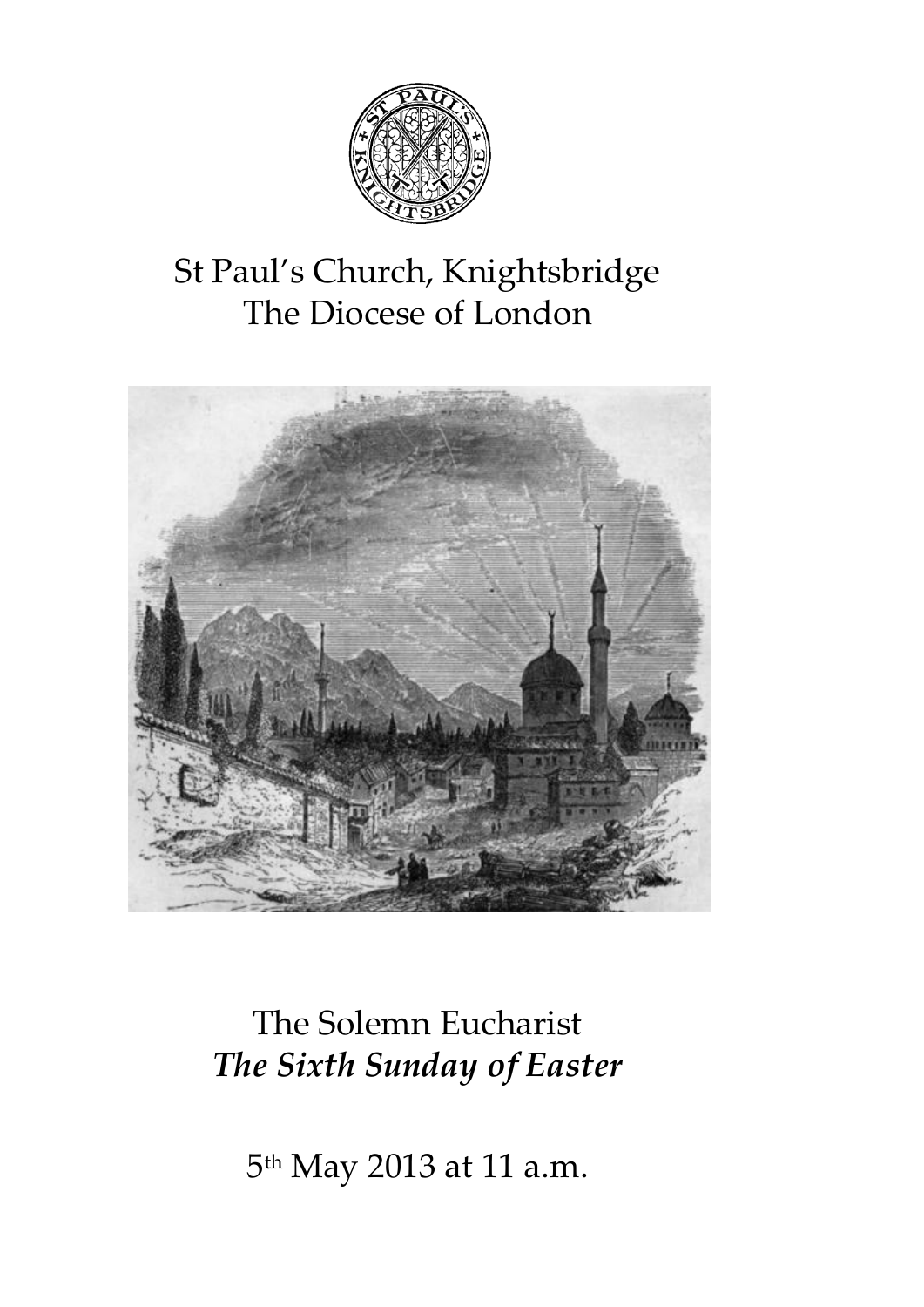*Welcome to St Paul's Knightsbridge, part of the Diocese of London and a church of the worldwide Anglican Communion. If you are visiting us from another church, please make yourself known to the sidesmen or to one of the clergy after the service. Members of all Christian churches are welcome to share with us in this Eucharist – and those who do not wish to receive the Sacrament are invited to approach the altar at the time of Communion, to receive a blessing.* 

*There is a loop system in the lower parts of the church for the benefit of the hearingimpaired. Hearing aid users should switch their devices to 'T'.*

giftaid it

*During the service a collection will be taken for the work of the church in this parish, throughout the* 

*Diocese of London and further afield. Please use the special envelopes at the end of each pew to maximise your giving through the 'Giftaid' scheme.*



*Members of the congregation are asked to ensure that mobile phones are switched off (or to silent) and are reminded that the taking of photographs or the* 

*making of audio or video recordings during services is prohibited.*

> *Cover image:* Thyatira (Akhisar) *19th Century*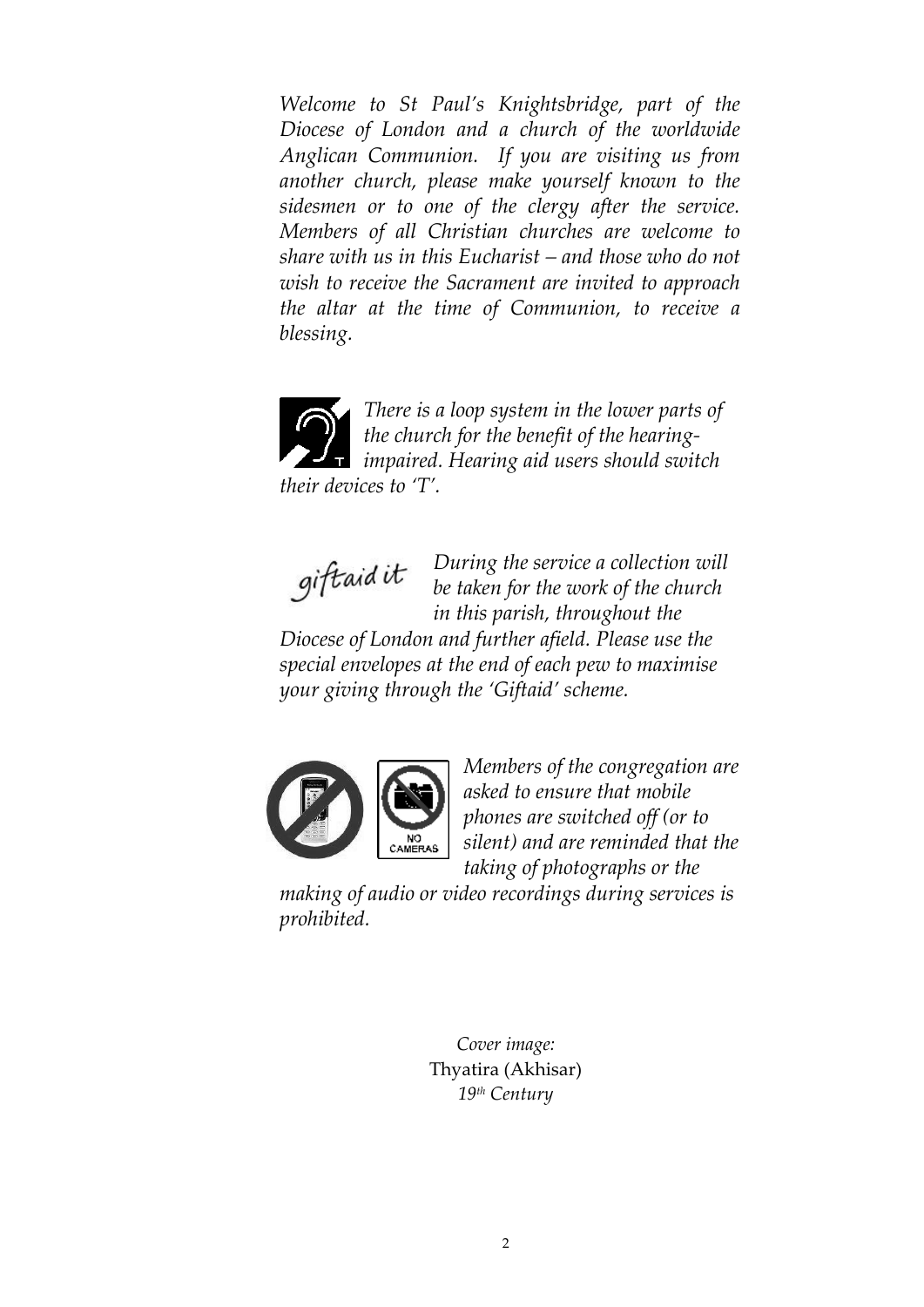## **ORDER OF SERVICE**

#### The Introductory Rite

*At 11 a.m. a bell is rung. The Servers and Sacred Ministers enter and process to cense the High Altar before returning to the platform. All stand to sing:*

#### **T H E E N T R A N C E H Y M N ( 3 53)**

**Dear Lord and Father of mankind, forgive our foolish ways! Re-clothe us in our rightful mind, in purer lives thy service find, in deeper reverence praise, in deeper reverence praise.**

**In simple trust like theirs who heard, beside the Syrian sea, the gracious calling of the Lord, let us, like them, without a word rise up and follow thee, rise up and follow thee.**

**O Sabbath rest by Galilee! O calm of hills above, where Jesus knelt to share with thee the silence of eternity, interpreted by love, interpreted by love!**

**Drop thy still dews of quietness, till all our strivings cease; take from our souls the strain and stress, and let our ordered lives confess the beauty of thy peace, the beauty of thy peace.**

**Breathe through the heats of our desire thy coolness and thy balm; let sense be dumb, let flesh retire; speak through the earthquake, wind, and fire, O still, small voice of calm, O still, small voice of calm.**

> *John Whittier (1807-1892) Music: 'Repton'; C. Hubert H. Parry (1848-1918)*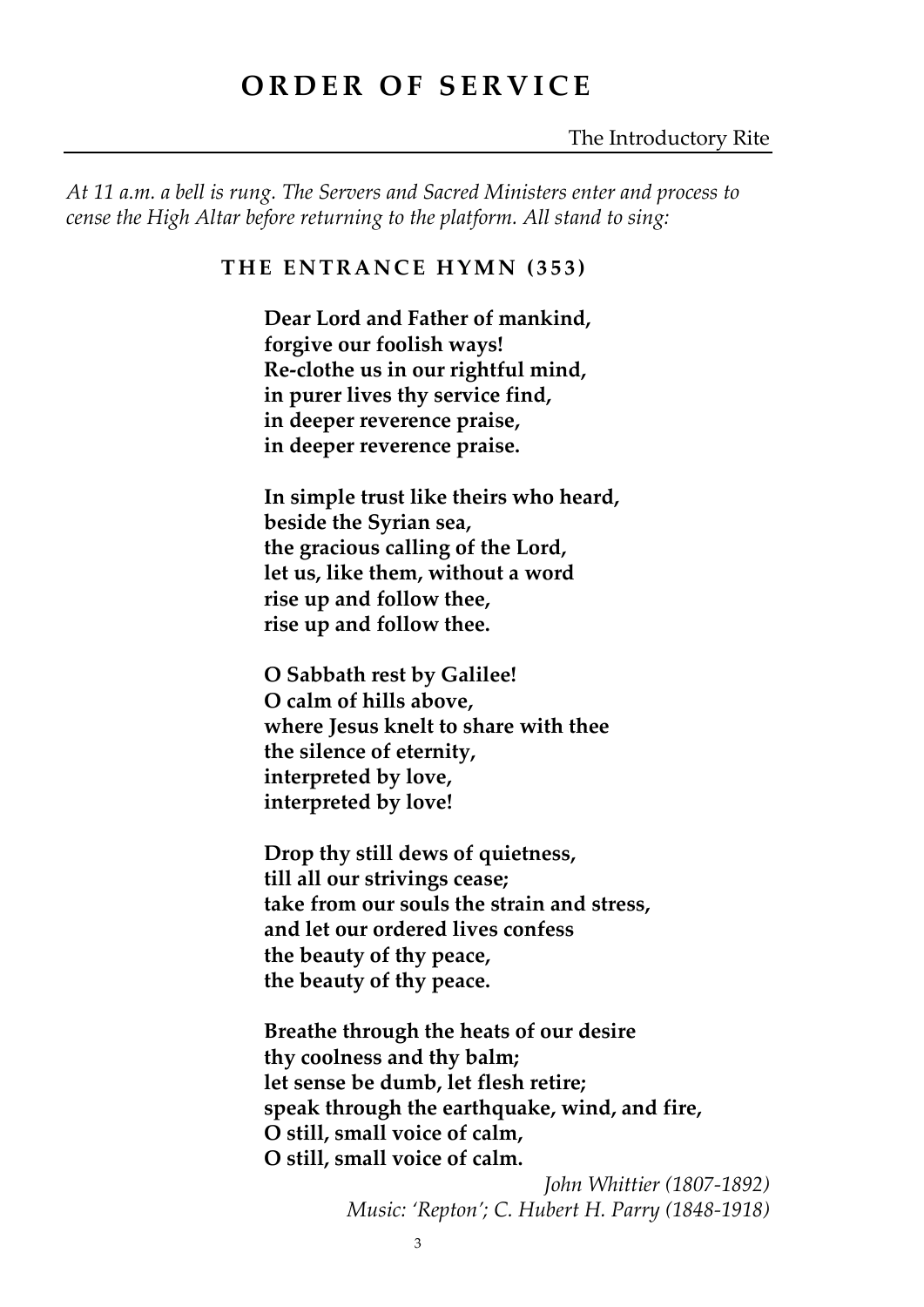## **T H E G R E E T I N G**

*When all are in their places the Celebrant says:*

 In the name of the Father, and of the Son, and of the Holy Spirit. **Amen.**

The Lord be with you **and with thy spirit.**

Alleluia! Christ is risen. **He is risen indeed. Alleluia!** 

#### **THE PRAYER OF PREPARATION**

**Almighty God, unto whom all hearts be open, all desires known, and from whom no secrets are hid: cleanse the thoughts of our hearts by the inspiration of thy Holy Spirit, that we may perfectly love thee, and worthily magnify thy holy name; through Christ, our Lord. Amen.**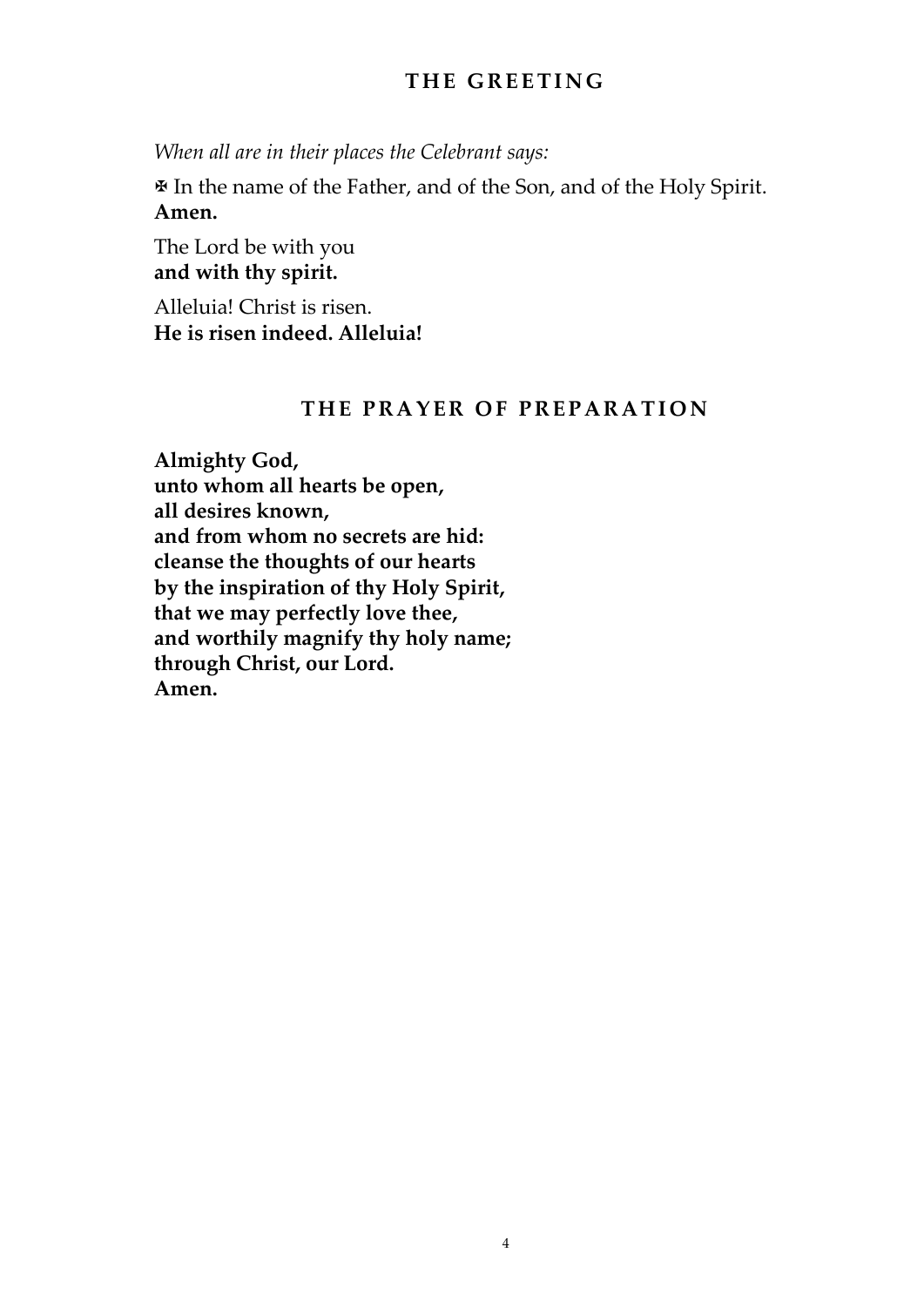## **THE PRAYERS OF PENITENCE**

#### *The Deacon says:*

Christ, our Passover Lamb, has been sacrificed for us. Let us therefore rejoice by putting away all malice and evil and confessing our sins with a sincere and true heart.

## *All kneel. The Deacon then says:*

Jesus Christ, Risen Master and Triumphant Lord, we come to you in sorrow for our sins, and confess to you our weakness and unbelief.

We have lived by our own strength, and not by the power of your resurrection. *(Silence is kept.)* Lord, have mercy. **Lord, have mercy.**

We have lived by the light of our own eyes, as faithless and not believing. *(Silence is kept.)* Christ, have mercy. **Christ, have mercy.**

We have lived for this world alone, and doubted our home in your kingdom. *(Silence is kept.)* Lord, have mercy. **Lord, have mercy.**

## *The Celebrant says:*

Almighty God, who forgives all who truly repent, have mercy upon you, pardon and deliver you from all your sins, confirm and strengthen you in all goodness, and keep you in life eternal; through Jesus Christ, our Lord. **Amen.** 

*After the intonation of* Gloria in excelsis Deo*, all sit.*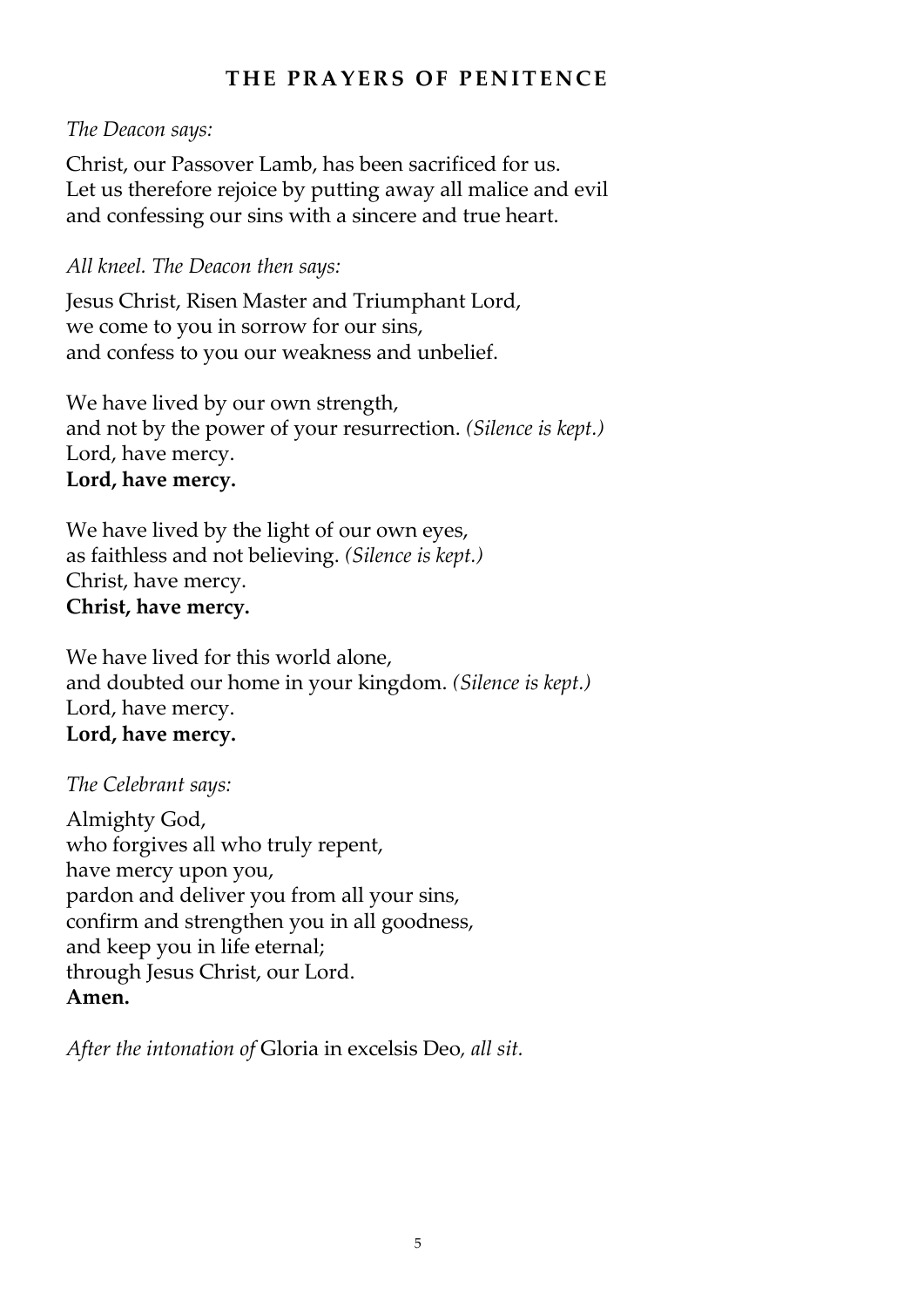#### *The choir sings:*

Gloria in excelsis Deo. Et in terra pax hominibus bonae voluntatis. Laudamus te, benedicimus te, adoramus te, glorificamus te. Gratias agimus tibi propter magnam gloriam tuam. Domine Deus, Rex coelestis, Deus Pater omnipotens, Domine Fili unigenite, Jesu Christe. Domine Deus, Agnus Dei, Filius Patris. Qui tollis peccata mundi, miserere nobis. Qui tollis peccata mundi, suscipe deprecationem nostram. Qui sedes ad dexteram Patris, miserere nobis. Quoniam tu solus Sanctus. Tu solus Dominus. Tu solus altissimus, Jesu Christe cum Sancto Spiritu in gloria Dei Patris. Amen.

*Glory be to God on high, and in earth peace, goodwill towards men. We praise thee, we bless thee, we worship thee, we glorify thee, we give thanks to thee for thy great glory, O Lord God, heavenly king, God, the Father almighty. O Lord, the onlybegotten son, Jesus Christ: O Lord God, Lamb of God, Son of the Father, that takest away the sins of the world, have mercy upon us. Thou that takest away the sins of the world, receive our prayer. Thou that sittest at the right hand of God the Father, have mercy upon us. For thou only art holy; thou only art the Lord; thou only, O Christ, with the Holy Ghost, art the most high, in the glory of God the Father. Amen.*

*Missa Brevis – Giovanni Pierluigi da Palestrina (1526 – 1594)*

*All stand when the sacred ministers stand.*

## THE COLLECT

*The Celebrant introduces a period of silent prayer:*

Let us pray.

*Thereafter, he sings:*

God our redeemer,

who hast delivered us from the power of darkness and brought us into the kingdom of thy Son: grant, that as by his death he hath recalled us to life, so by his continual presence in us he may raise us to eternal joy; through Jesus Christ, thy Son, our Lord, who liveth and reigneth with thee, in the unity of the Holy Spirit, one God, now and for ever. **Amen.**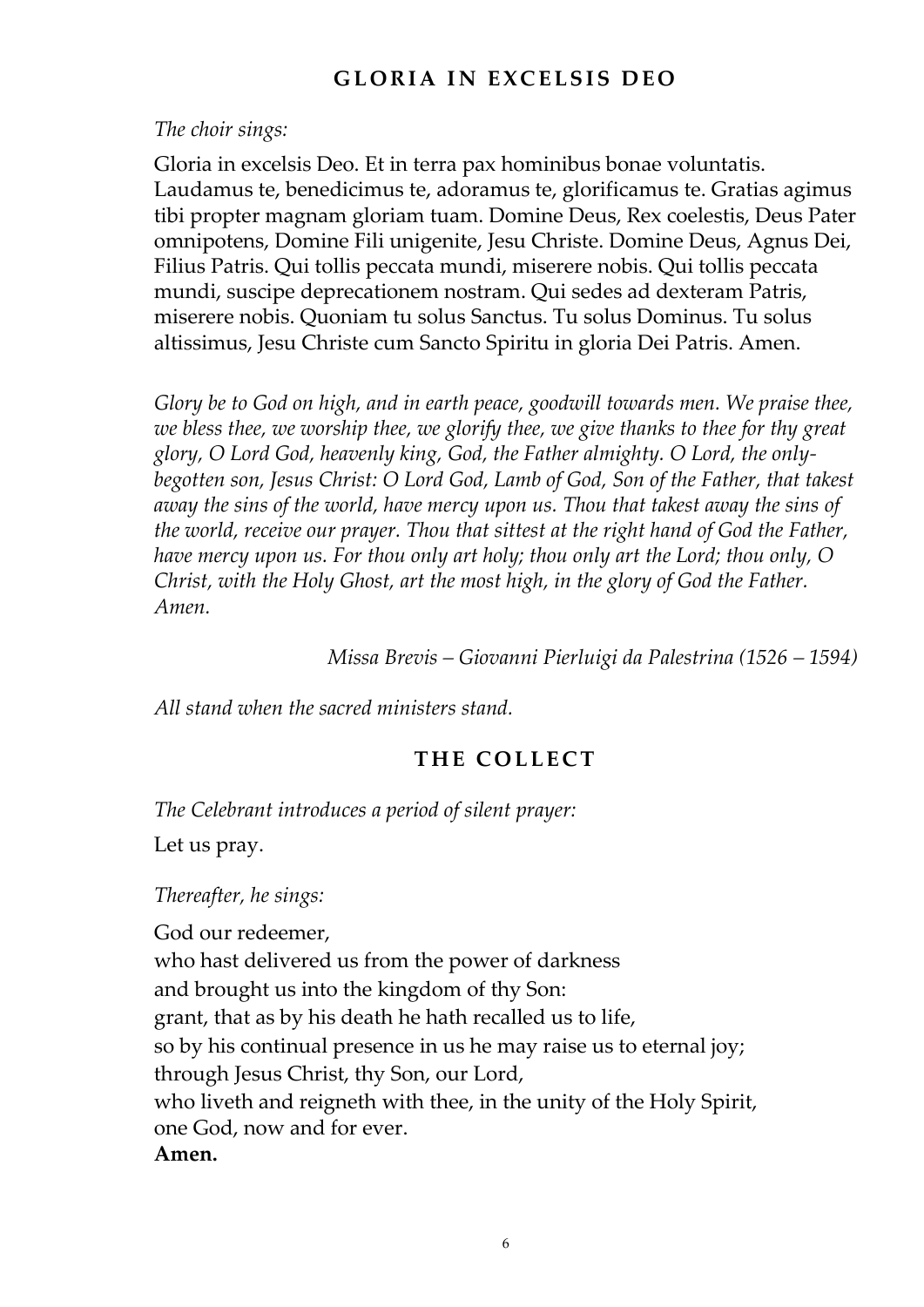## **THE FIRST READING**

*The Acts of the Apostles 16: 9-15*

A reading from the Acts of the Apostles.

During the night Paul had a vision: there stood a man of Macedonia pleading with him and saying, "Come over to Macedonia and help us." When he had seen the vision, we immediately tried to cross over to Macedonia, being convinced that God had called us to proclaim the good news to them. We set sail from Troas and took a straight course to Samothrace, the following day to Neapolis, and from there to Philippi, which is a leading city of the district of Macedonia and a Roman colony. We remained in this city for some days. On the sabbath day we went outside the gate by the river, where we supposed there was a place of prayer; and we sat down and spoke to the women who had gathered there. A certain woman named Lydia, a worshiper of God, was listening to us; she was from the city of Thyatira and a dealer in purple cloth. The Lord opened her heart to listen eagerly to what was said by Paul. When she and her household were baptized, she urged us, saying, "If you have judged me to be faithful to the Lord, come and stay at my home." And she prevailed upon us.

*At the end:* This is the word of the Lord. **Thanks be to God.**

## **T H E P S A L M O D Y**

God be merciful unto us, and bless us : and shew us the light of his countenance, and be merciful unto us;

That thy way may be known upon earth : thy saving health among all nations.

Let the people praise thee, O God : yea, let all the people praise thee.

O let the nations rejoice and be glad : for thou shalt judge the folk righteously, and govern the nations upon earth.

Let the people praise thee, O God : let all the people praise thee. Then shall the earth bring forth her increase : and God, even our own God, shall give us his blessing.

God shall bless us : and all the ends of the world shall fear him..

*Psalm 67*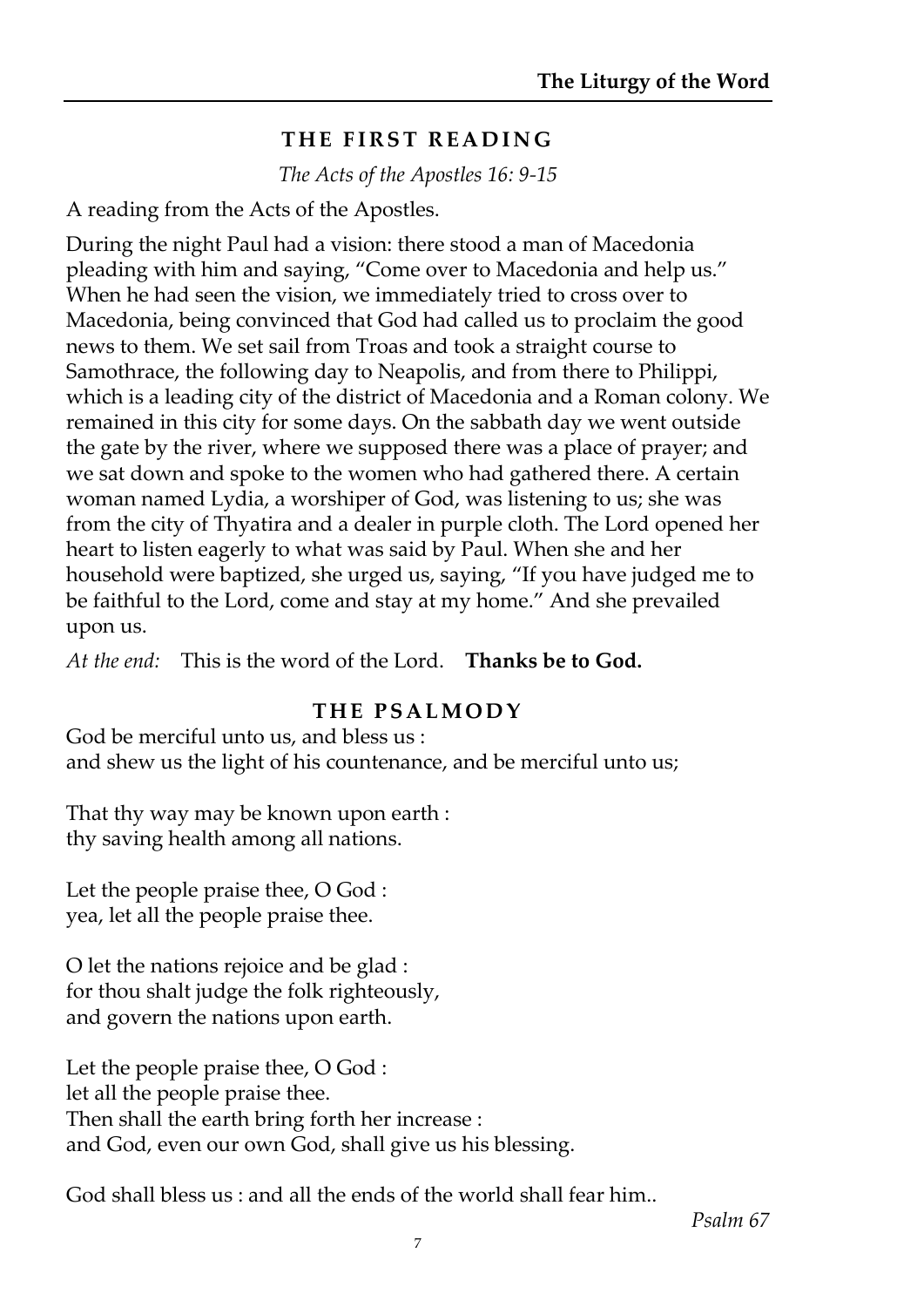## **THE SECOND READING**

*The Revelation of St John the Divine 21:10, 22-22:5*

A reading from the Book of Revelation

In the spirit he carried me away to a great, high mountain and showed me the holy city Jerusalem coming down out of heaven from God. It has the glory of God and a radiance like a very rare jewel, like jasper, clear as crystal. I saw no temple in the city, for its temple is the Lord God the Almighty and the Lamb. And the city has no need of sun or moon to shine on it, for the glory of God is its light, and its lamp is the Lamb. The nations will walk by its light, and the kings of the earth will bring their glory into it. Its gates will never be shut by day—and there will be no night there. People will bring into it the glory and the honour of the nations. But nothing unclean will enter it, nor anyone who practices abomination or falsehood, but only those who are written in the Lamb's book of life. Then the angel showed me the river of the water of life, bright as crystal, flowing from the throne of God and of the Lamb through the middle of the street of the city. On either side of the river is the tree of life with its twelve kinds of fruit, producing its fruit each month; and the leaves of the tree are for the healing of the nations. Nothing accursed will be found there any more. But the throne of God and of the Lamb will be in it, and his servants will worship him; they will see his face, and his name will be on their foreheads. And there will be no more night; they need no light of lamp or sun, for the Lord God will be their light, and they will reign forever and ever.

> *At the end:* This is the word of the Lord. **Thanks be to God.**

*All stand.*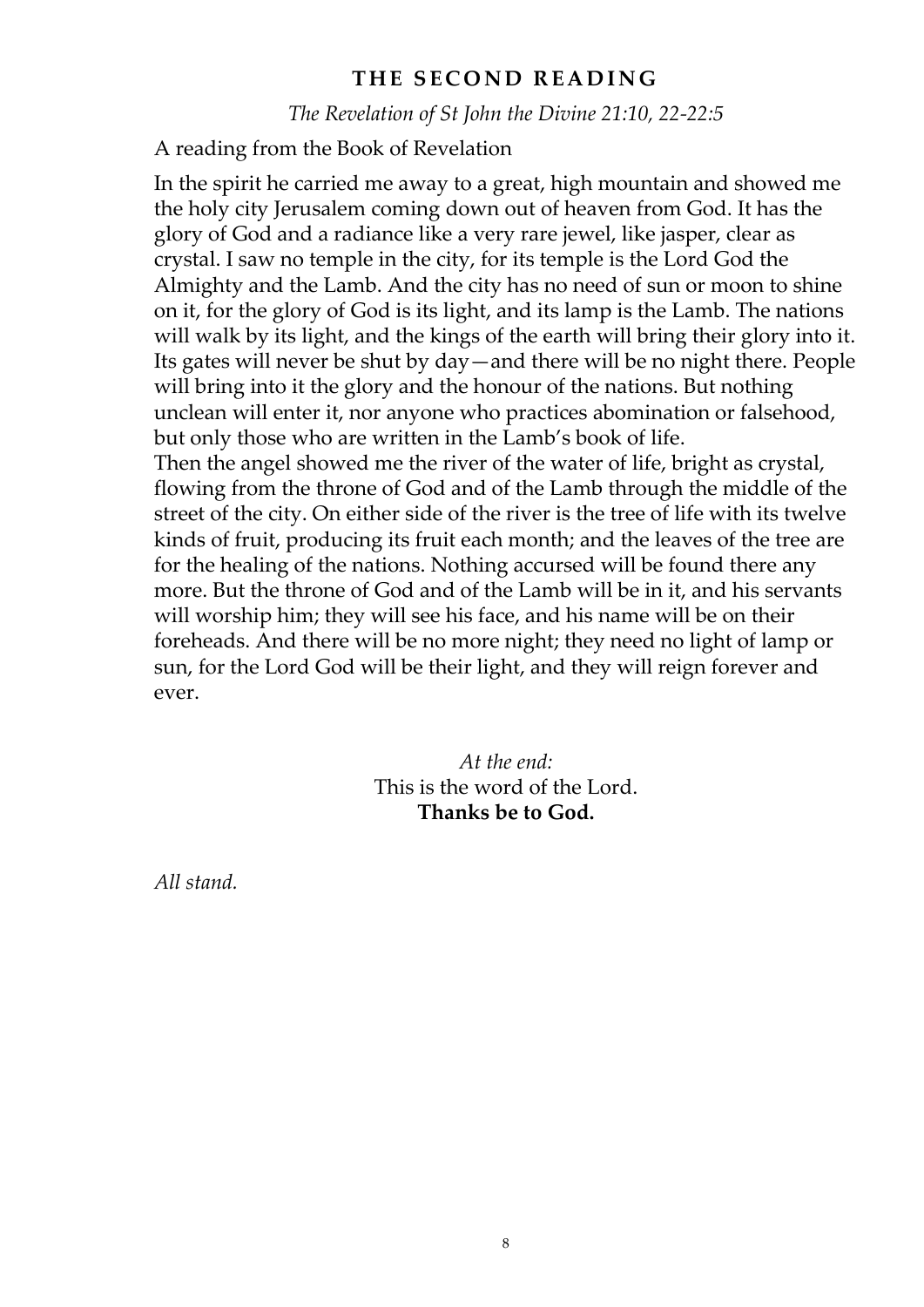THE GRADUAL HYMN  $(t, 15)$ 



**Now the green blade riseth from the buried grain, wheat that in dark earth many days has lain; love lives again, that with the dead has been: Love is come again, like wheat that springeth green.**

**In the grave they laid him, Love whom men had slain, thinking that never he would wake again, laid in the earth like grain that sleeps unseen: Love is come again, like wheat that springeth green.**

**Forth he came at Easter, like the risen grain, he that for three days in the grave had lain, quick from the dead, my risen Lord is seen: Love is come again, like wheat that springeth green.**

**When our hearts are wintry, grieving, or in pain, thy touch can call us back to life again, fields of our hearts, that dead and bare have been: Love is come again, like wheat that springeth green.**

*Text: J. M. C. Crum (1872-1958) Music: Noel Nouvelet – old French melody*

*All remain standing.*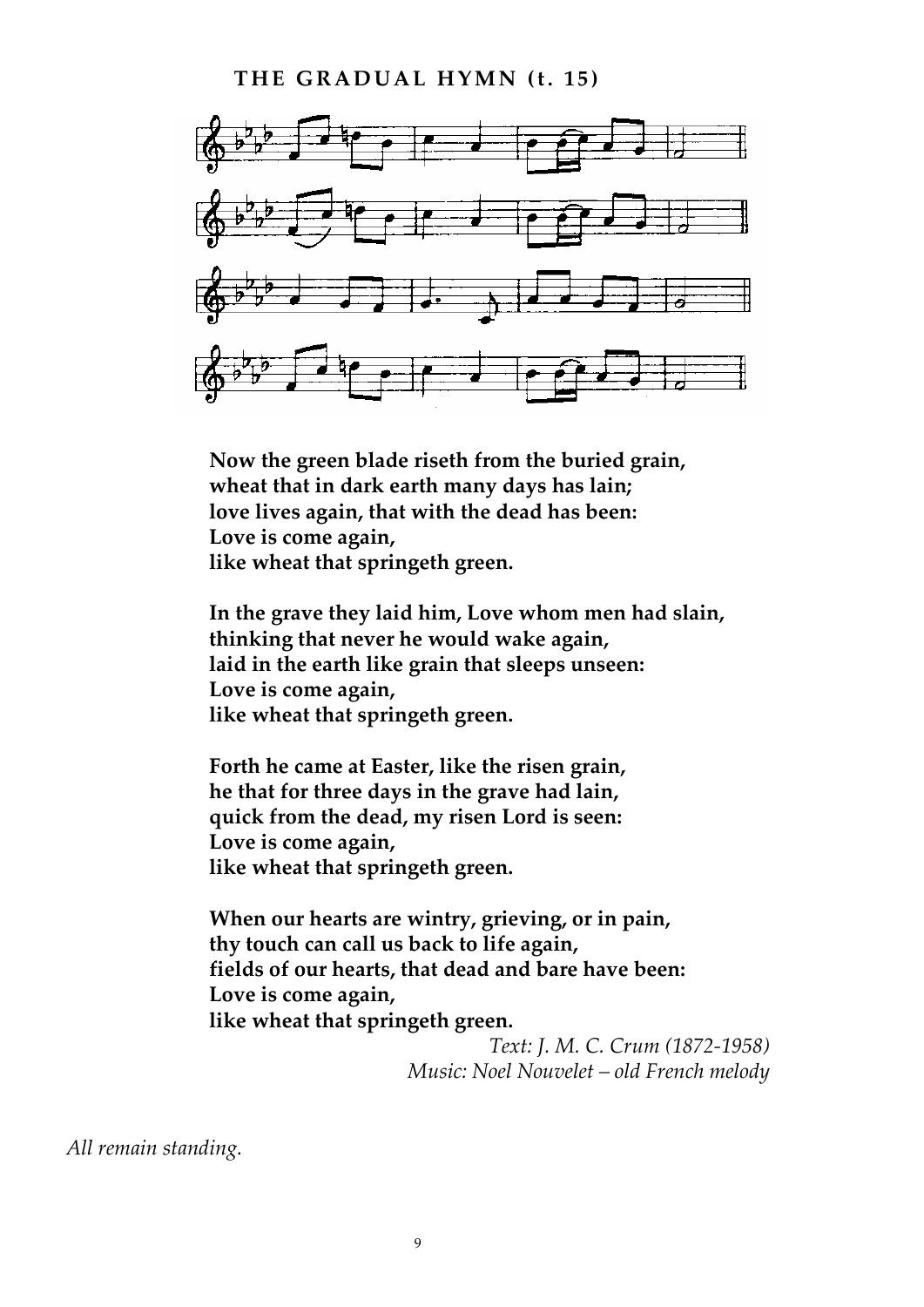*The Cantor sings:*



**Alleluia, alleluia, alleluia.**

I am the First and the Last, says the Lord, and the Living One; I was dead, and behold I am alive for evermore. **Alleluia, alleluia, alleluia.** 

*All turn to face the Deacon.*

#### **THE GOSPEL READING**

*The Deacon says:*

The Lord be with you **And with thy spirit.** Hear the Gospel of our Lord, Jesus Christ, according to John. **Glory be to thee, O Lord.**

Jesus answered him, 'Those who love me will keep my word, and my Father will love them, and we will come to them and make our home with them. Whoever does not love me does not keep my words; and the word that you hear is not mine, but is from the Father who sent me. 'I have said these things to you while I am still with you. But the Advocate, the Holy Spirit, whom the Father will send in my name, will teach you everything, and remind you of all that I have said to you. Peace I leave with you; my peace I give to you. I do not give to you as the world gives. Do not let your hearts be troubled, and do not let them be afraid. You heard me say to you, "I am going away, and I am coming to you." If you loved me, you would rejoice that I am going to the Father, because the Father is greater than I. And now I have told you this before it occurs, so that when it does occur, you may believe.

*John 14: 23-29*

This is the Gospel of the Lord. **Praise be to thee, O Christ.**

#### **T H E S E R M O N**

The Reverend Prebenary Nick Mercer *Vicar General to the London College of Bishop and Honorary Assistant Priest*

*Silence is kept.*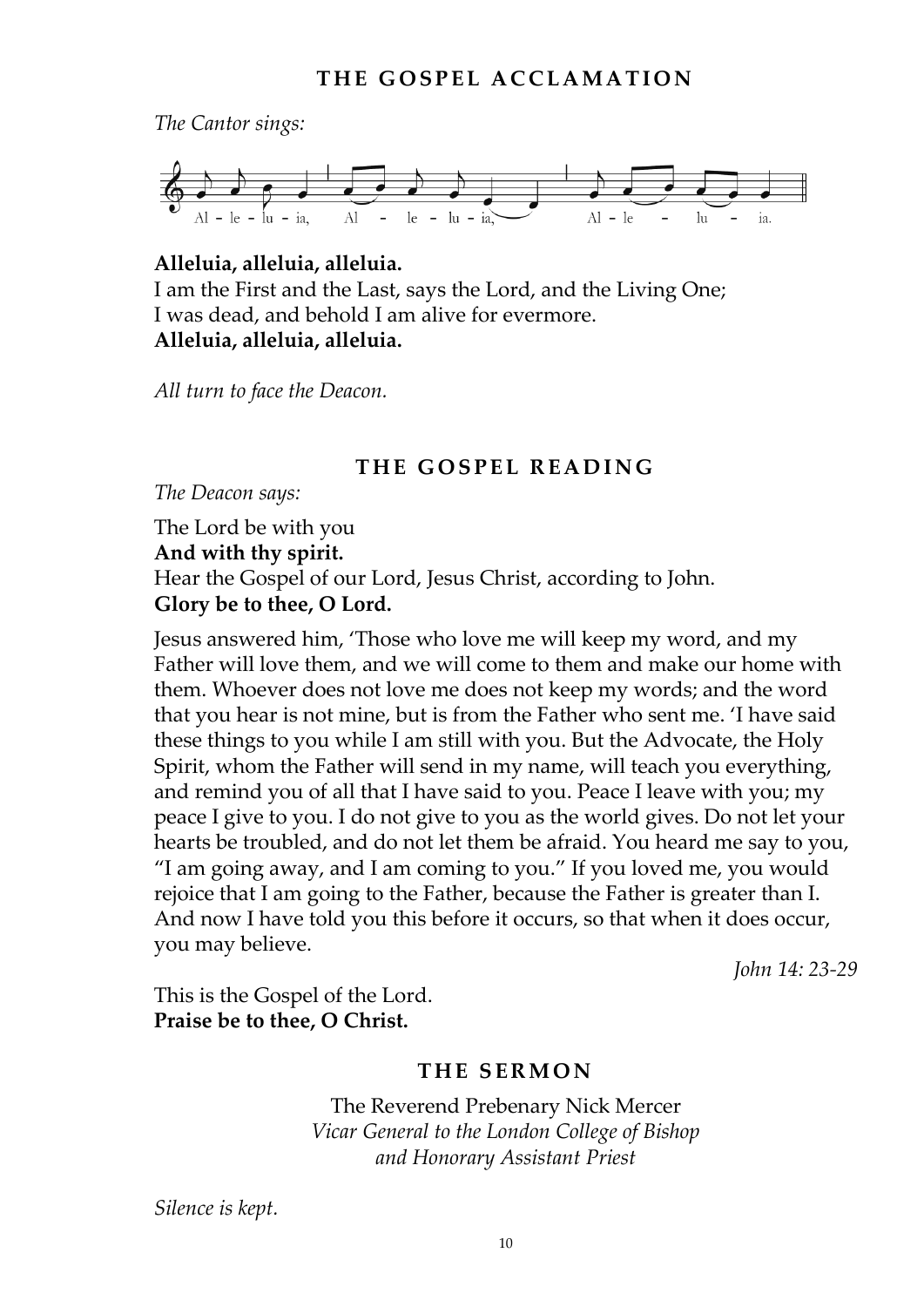#### **T H E C R E E D**

*All stand with the Celebrant, who says:* Let us make affirmation of our faith.

**I believe in one God, the Father almighty, maker of heaven and earth, and of all things visible and invisible: And in one Lord, Jesus Christ, the only-begotten Son of God, begotten of his Father before all worlds, God of God, Light of light, very God of very God, begotten, not made, being of one substance with the Father, by whom all things were made; who for us men and for our salvation came down from heaven, and was incarnate by the Holy Ghost of the Virgin Mary, and was made man, and was crucified also for us under Pontius Pilate. He suffered and was buried, and the third day he rose again according to the Scriptures, and ascended into heaven, and sitteth on the right hand of the Father. And he shall come again with glory to judge both the quick and the dead: whose kingdom shall have no end. And I believe in the Holy Ghost, the Lord, the giver of life, who proceedeth from the Father and the Son, who with the Father and the Son together is worshipped and glorified, who spake by the prophets. And I believe One Holy Catholic and Apostolic Church. I acknowledge one Baptism for the remission of sins. And I look for the resurrection of the dead, and the life of the world to come. Amen.**

*All remain standing.*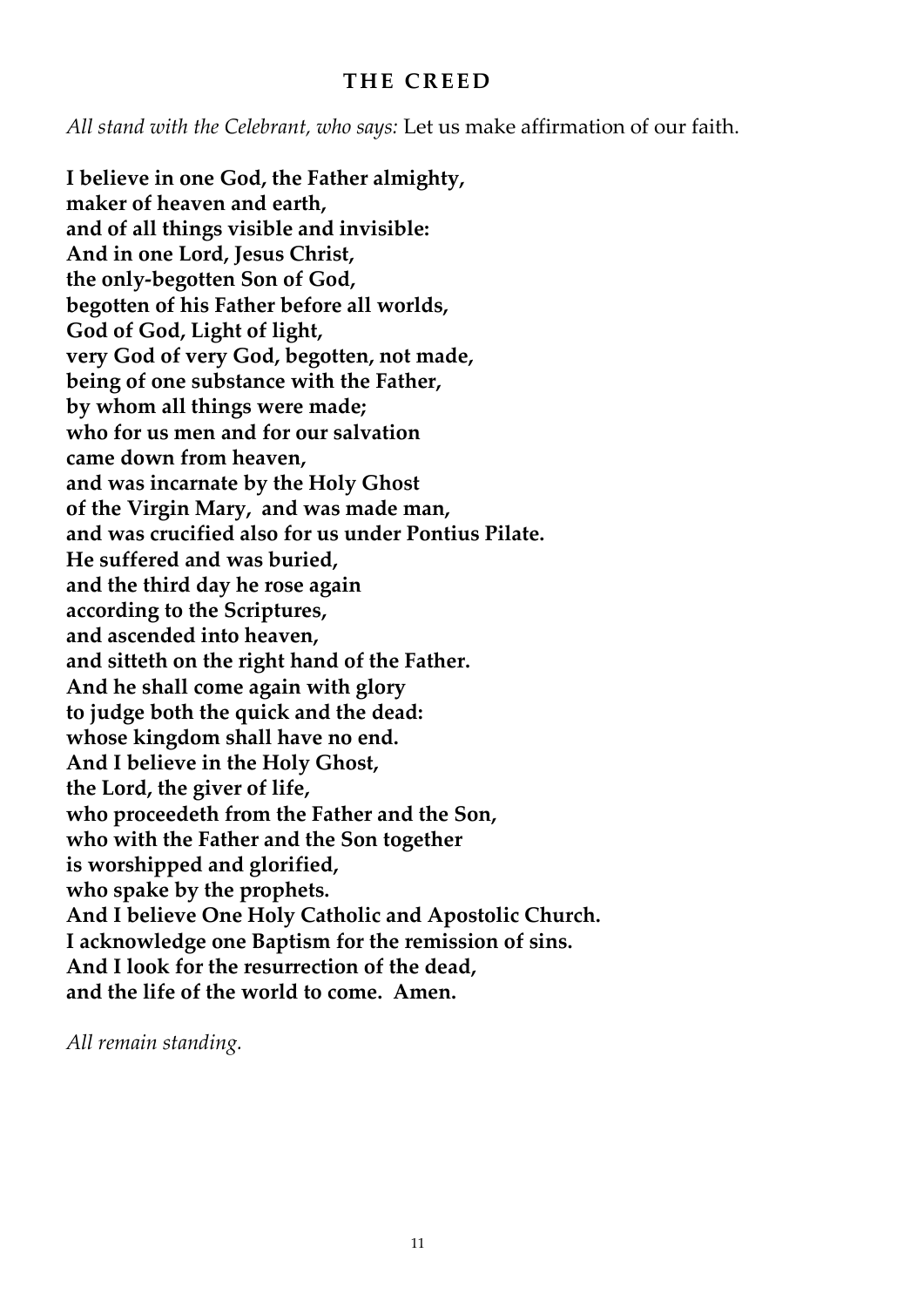## THE PRAYERS OF INTERCESSION

In the power of the Spirit and in union with Christ, let us pray to the Father.

*All kneel. Either of the following responses may be used:*

| Lord in thy mercy | or Lord, hear us          |
|-------------------|---------------------------|
| hear our prayer   | Lord, graciously hear us. |

*For the departed, these words may be used:*

Rest eternal grant unto them, O Lord **and let light perpetual shine upon them.** May they rest in peace **and rise in glory.**

*At the end, a brief period of silence is kept for personal prayer. All say:*

Merciful Father, **accept these prayers for the sake of thy Son, our Saviour, Jesus Christ. Amen.**

*All sit.*

## **THE NOTICES**

*All stand.*

#### **THE PEACE**

*The Celebrant says:*

The risen Christ came and stood among his disciples and said: 'Peace be with you.' Then were they glad when they saw the Lord. Alleluia!

The peace of the Lord be always with you. **and with thy spirit.**

*The Deacon says:*

Let us offer one another a sign of peace.

*All exchange a sign of peace with those standing close by.*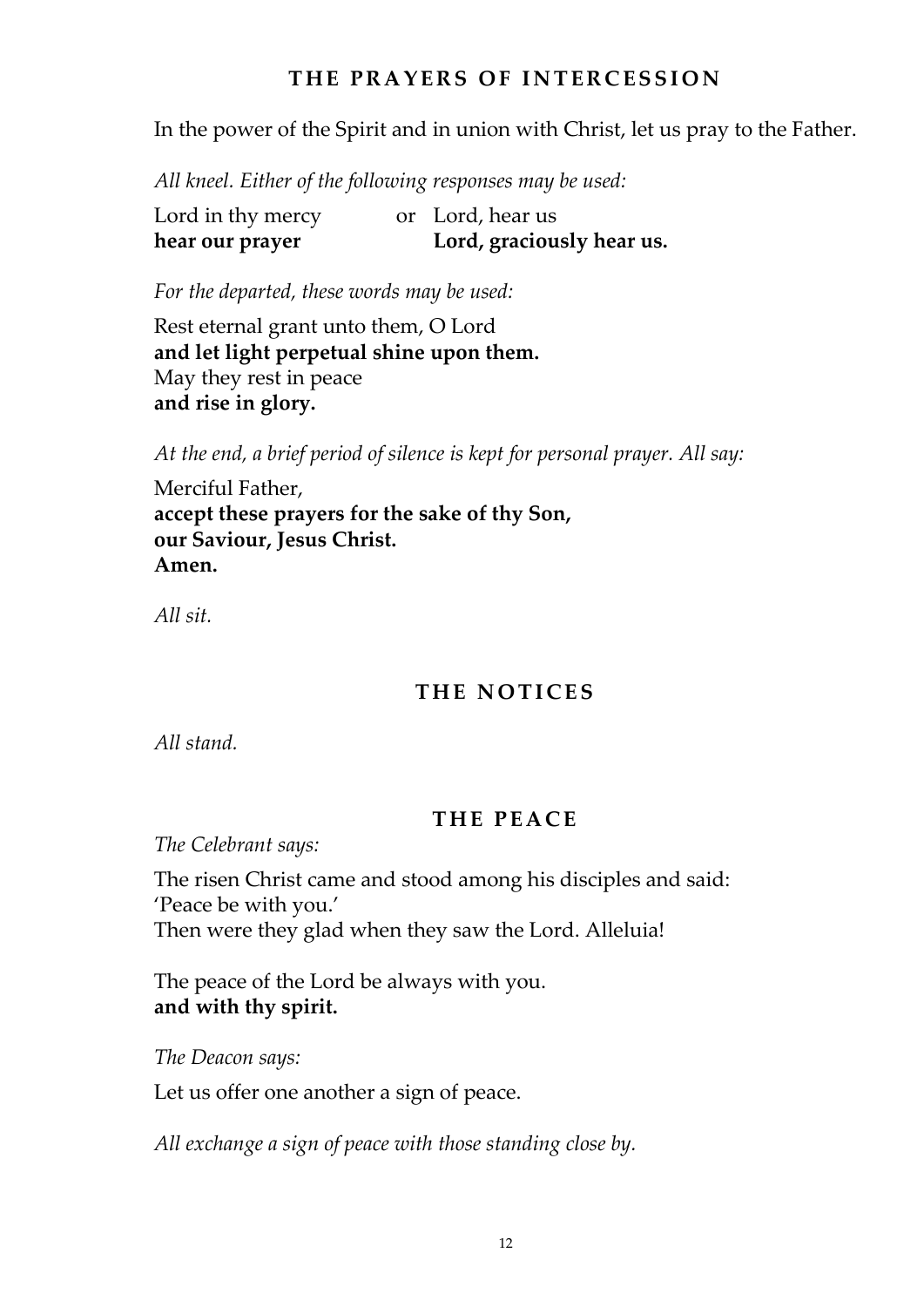#### **T H E O F F E R T O R Y**

*The gifts of the people are carried to the altar and presented. A collection is taken to support our work, ministry and charitable giving. Please use the Gift Aid envelopes provided, remembering to fill in all the details. The altar is prepared and the gifts of bread and wine, the altar, and the sanctuary party are censed.*

#### **T H E C O L L E C T I O N H Y M N ( 1 1 7 )**

**The day of resurrection! Earth, tell it out abroad; the Passover of gladness, the Passover of God. From death to life eternal, from earth unto the sky, our Christ hath brought us over, with hymns of victory.**

**Our hearts be pure from evil, that we may see aright the Lord in rays eternal of resurrection light; and, listening to his accents, may hear so calm and plain his own 'All hail!' and, hearing, may raise the victor strain.**

**Now let the heavens be joyful, Let earth her song begin, The round world keep high triumph, and all that is therein; Let all things seen and unseen their notes in gladness blend, for Christ the Lord hath risen, our joy that hath no end.**

*Text: Greek, St John of Damascus (d.c.754) translated by J. M. Neale (1818-1866) Music: 'Ellacombe'; anonymous; from the Mainz Gesangbuch (1833).*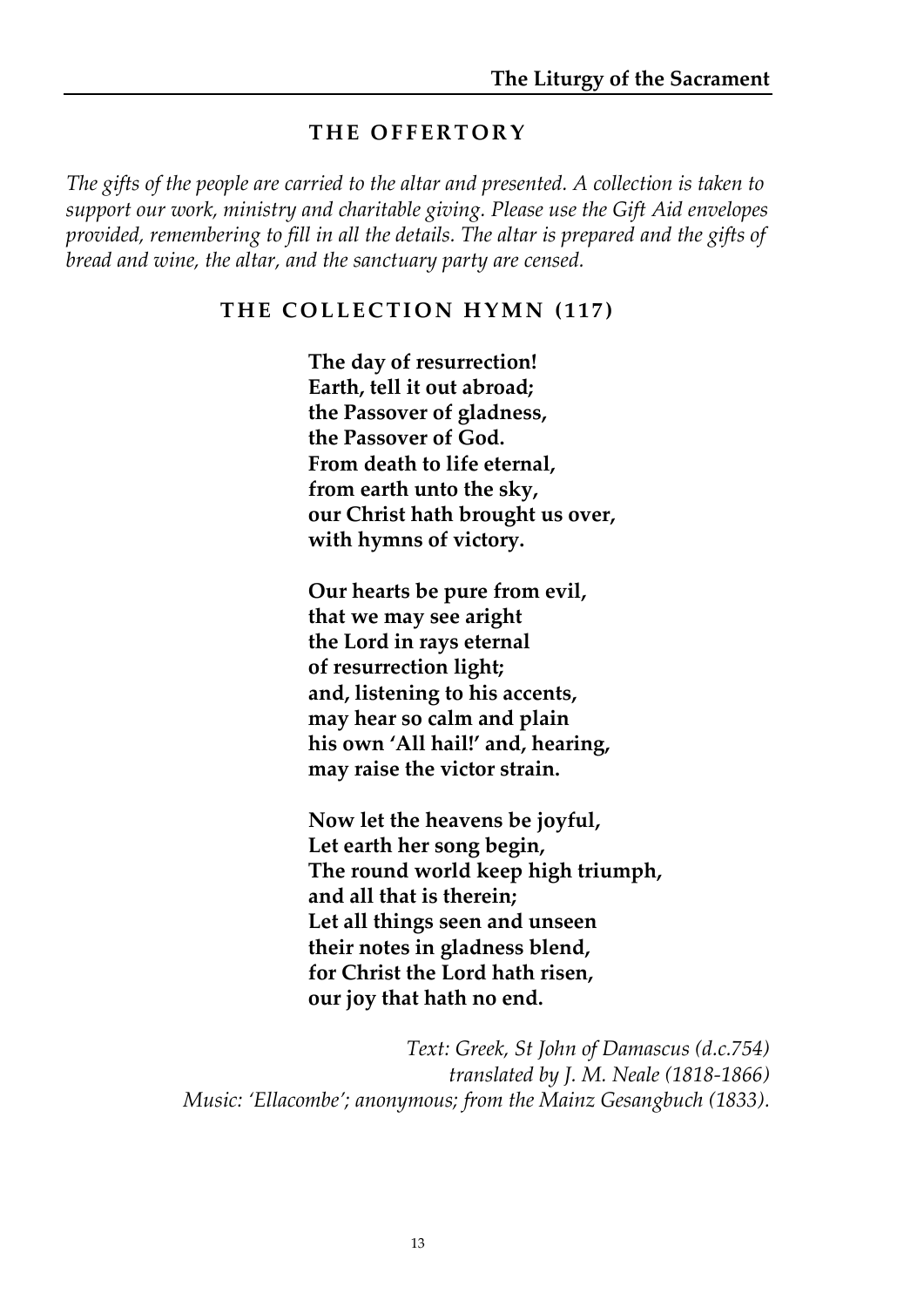## **THE OFFERTORY ANTHEM**

Praise our Lord all ye Gentiles, praise him all ye people, Because his mercy is confirmed upon us, and his truth remaineth for ever. Amen.

> *Words from Psalm 117 Music: William Byrd (1539 – 1623)*

*When the Thurifer approaches, all stand to be censed. After being censed, all remain standing for the Eucharistic Prayer.*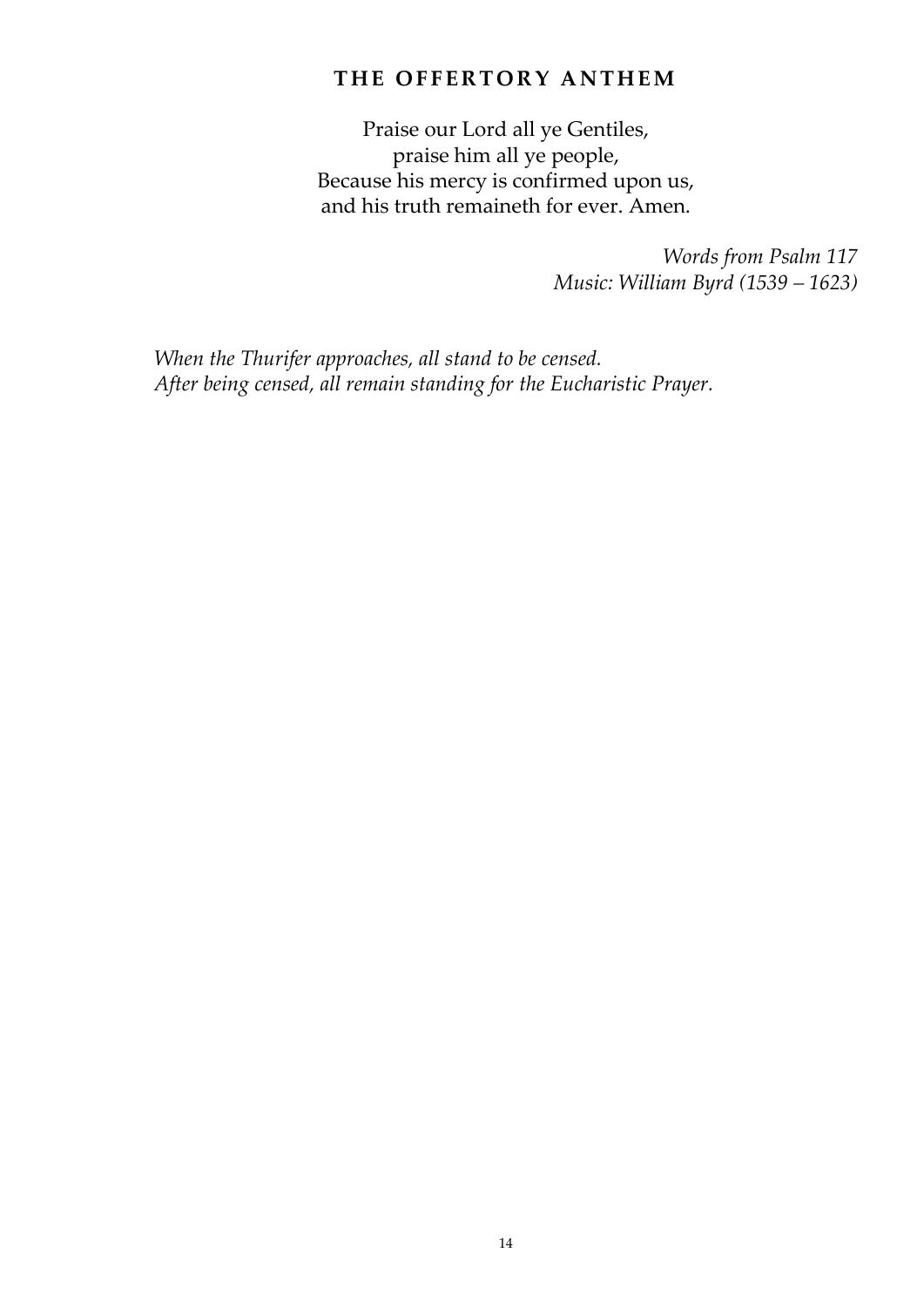#### **T H E E U C H A R I S T I C P R A Y E R**



R. It is meet and right so to do.

It is very meet, right and our bounden duty,

that we should at all times and in all places give thanks unto thee,

O Lord, holy Father, almighty, everlasting God,

through Jesus Christ, thine only Son, our Lord.

For he is thy living Word;

through him thou hast created all things from the beginning,

and fashioned us in thine own image.

Through him thou didst redeem us from the slavery of sin,

giving him to be born of a woman,

to die upon the cross, and to rise again for us.

Through him thou hast made us a people for thine own possession,

exalting him to thy right hand on high,

and sending forth through him thy holy and life-giving Spirit.

But chiefly are we bound to praise thee

because thou didst raise him gloriously from the dead.

For he is the true paschal lamb who was offered for us,

and has taken away the sin of the world.

By his death he has destroyed death,

and by his rising to life again he has restored to us everlasting life.

Therefore with angels and archangels, and with all the company of heaven, we laud and magnify thy glorious name, evermore praising thee and saying: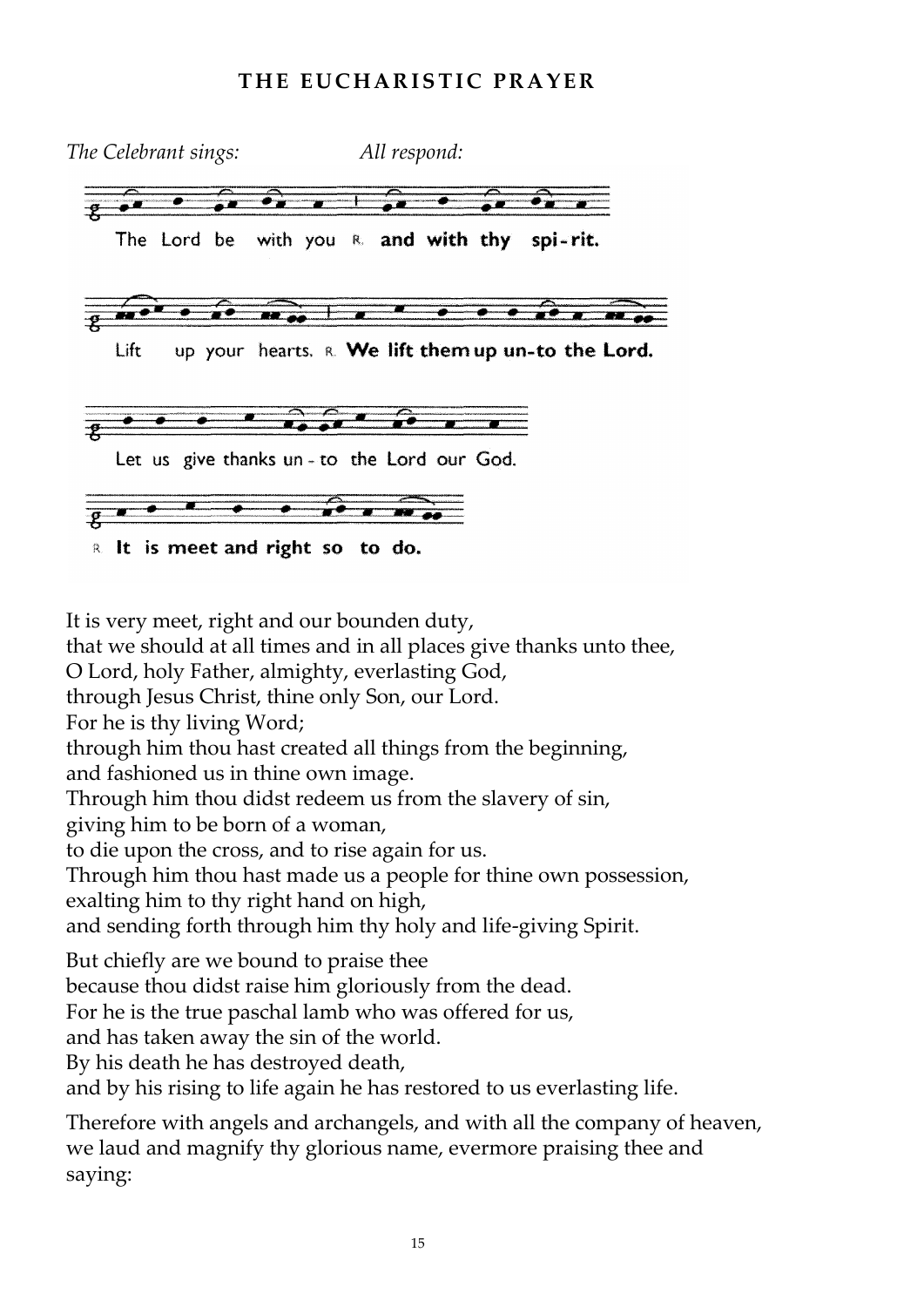*The choir sings:*

Sanctus, Sanctus, Sanctus, Dominus Deus Sabaoth, Pleni sunt caeli et terra gloria tua, Hosanna in excelsis. Benedictus qui venit in nomine Domini. Hosanna in excelsis. *Holy, holy, holy, Lord God of hosts, heaven and earth are full of thy glory. Glory be to thee, O Lord most high. Blessed is he that cometh in the name of the Lord. Hosanna in the highest.*

*Missa Brevis – Giovanni Pierluigi da Palestrina (1526 – 1594)* Accept our praises, heavenly Father, through thy Son, our Saviour, Jesus Christ, and as we follow his example and obey his command, grant that by the power of thy Holy Spirit these gifts of bread and wine may be unto us his body and his blood; who, in the same night that he was betrayed, took bread; and when he had given thanks to thee, he broke it and gave it to his disciples, saying:

Take, eat; this is my body which is given for you; do this in remembrance of me.

Likewise after supper he took the cup; and when he had given thanks to thee, he gave it to them, saying:

Drink ye all of this; for this is my blood of the new covenant, which is shed for you and for many for the forgiveness of sins. Do this, as oft as ye shall drink it, in remembrance of me.

Wherefore, O Lord and heavenly Father, we remember his offering of himself made once for all upon the cross; we proclaim his mighty resurrection and glorious ascension; we look for the coming of his kingdom and with this bread and this cup we make the memorial of Christ, thy Son, our Lord.

Let us proclaim the mystery of faith. **Christ has died. Christ is risen. Christ will come again.** 

Accept through him, our great high priest, this our sacrifice of thanks and praise, and as we eat and drink these holy gifts in the presence of thy divine majesty, renew us by thy Holy Spirit, inspire us with thy love, and unite us in the body of thy Son, Jesus Christ our Lord,

by whom, and with whom, and in whom, in the unity of the Holy Spirit, all honour and glory be unto thee, O Father almighty, world without end. **Amen.**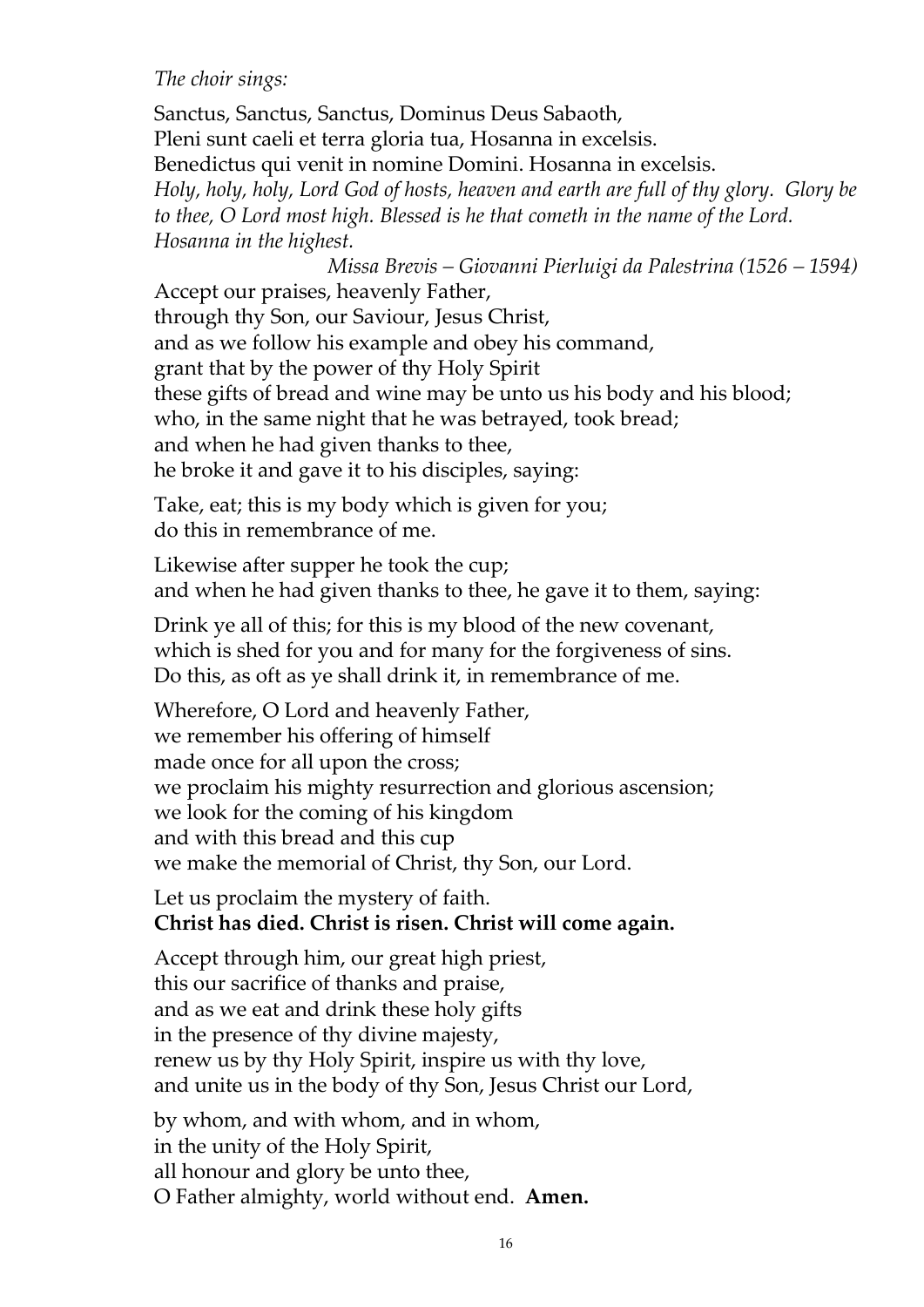## THE LORD'S PRAYER

*All kneel. The Celebrant sings:*

Let us pray with confidence as our Saviour has taught us.

*All sing:*



#### **THE FRACTION**

*The Celebrant breaks the consecrated bread, saying:*

We break this bread to share in the body of Christ. **Though we are many, we are one body, because we all share in one bread.**

## **THE GIVING OF HOLY COMMUNION**

*By way of invitation to receive the Sacrament the Celebrant says:*

Behold the Lamb of God who takes away the sin of the world. Blessed are those who are called to his supper. **Lord, I am not worthy that thou shouldest come under my roof, but speak the word only and my soul shall be healed.**

*The Sacred Ministers and Servers receive the Holy Communion, followed by the people, beginning with those seated at the front of the Nave. All who normally do so in their own Church are invited to receive the Sacrament. Those who do not wish to receive the Sacrament of Holy Communion are invited to approach the altar to receive a blessing, carrying this booklet in their hands as an indication to the Priest.*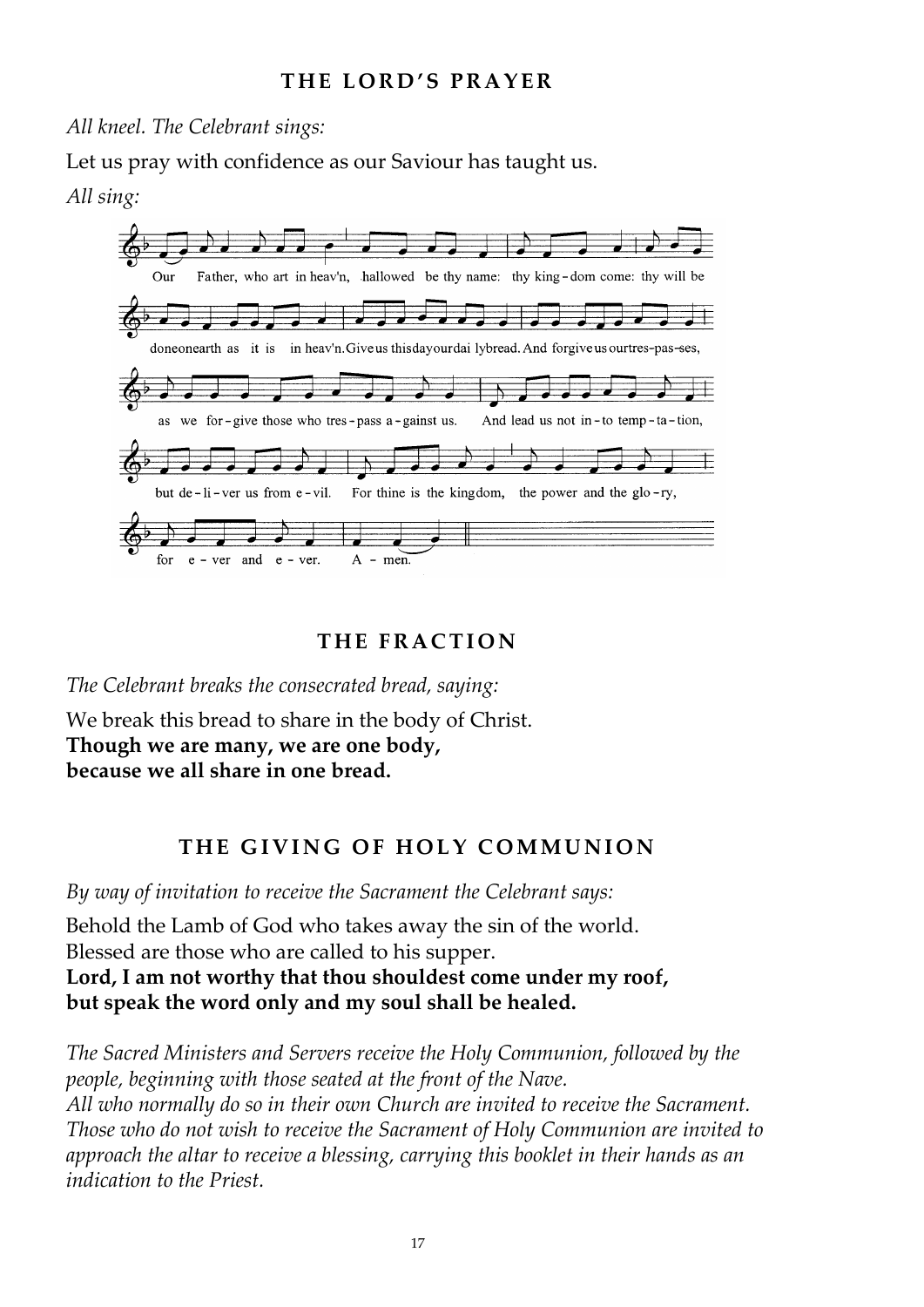#### **A G N U S D E I**

*The choir sings:*

Agnus Dei, qui tollis peccata mundi, miserere nobis. Agnus Dei, qui tollis peccata mundi, miserere nobis. Agnus Dei, qui tollis peccata mundi, dona nobis pacem.

*O Lamb of God, that takest away the sins of the world, have mercy upon us. O Lamb of God, that takest away the sins of the world, have mercy upon us. O Lamb of God, that takest away the sins of the world, grant us peace.* 

*Missa Brevis – Giovanni Pierluigi da Palestrina (1526 – 1594)*

#### **COMMUNION ANTHEM**

#### *Almighty and everlasting God* **Orlando Gibbons (1583- 1625)**

Almighty and everlasting God mercifully look upon our infirmities, and in all our dangers and necessities stretch forth thy right hand to help and defend us, through Christ our Lord. Amen.

*Words: Collect for the third Sunday after Epiphany* 

## **PRAYERS AFTER COMMUNION**

*The Celebrant introduces a period of silent prayer.*

Let us pray. *All kneel.*

O God our Father, whose Son, Jesus Christ, doth give the water of eternal life: may we ever thirst for thee, the spring of life and fountain of goodness, through him who liveth and reigneth, now and for ever. **Amen.**

**Almighty God, we thank thee for feeding us with the body and blood of thy Son, Jesus Christ. Through him we offer thee our souls and bodies to be a living sacrifice. Send us out in the power of thy Spirit to live and work to thy praise and glory. Amen.**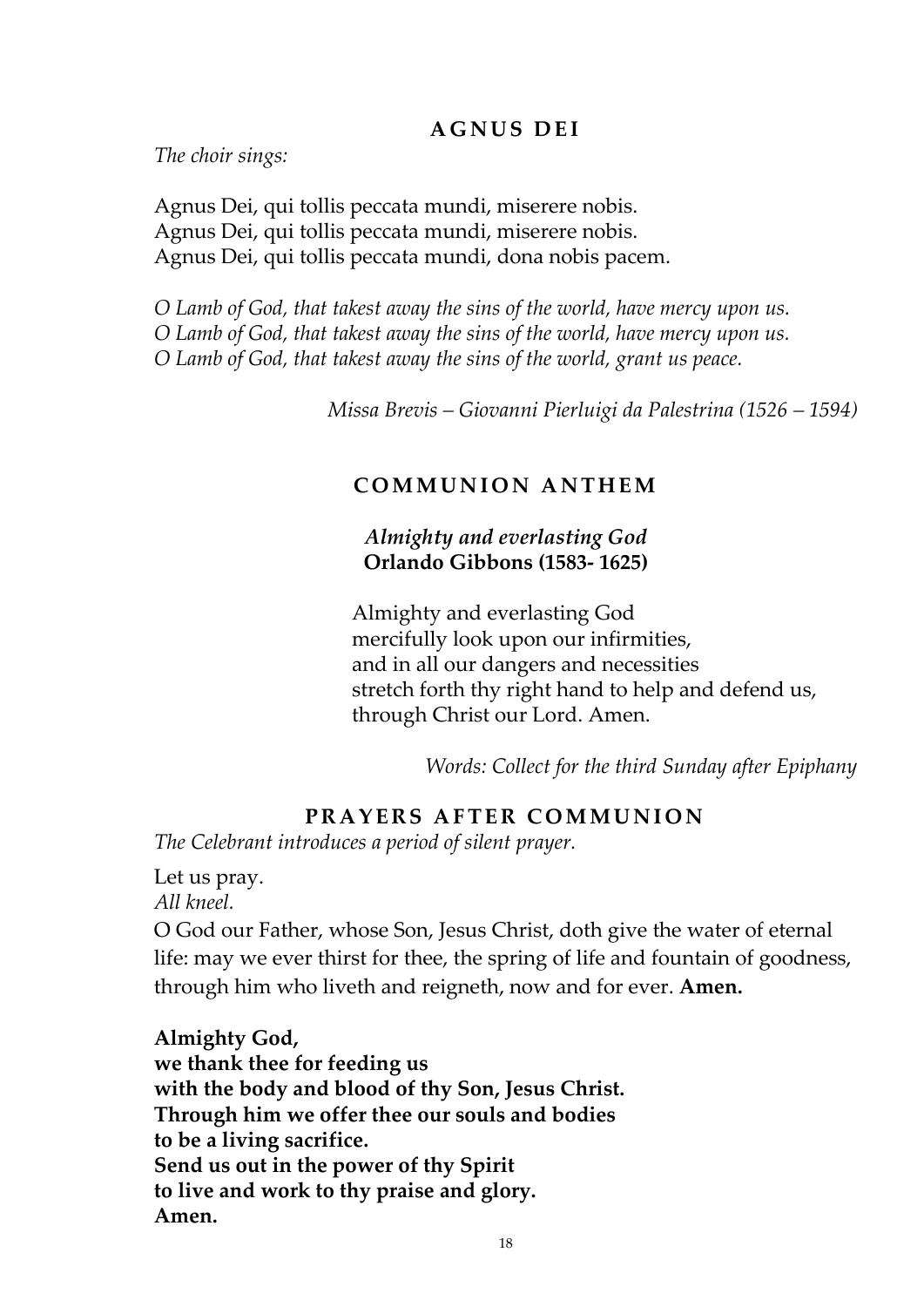#### THE CONCLUDING HYMN (263)

**All creatures of our God and King, lift up your voice and with us sing Alleluia, alleluia! Thou burning sun with golden beam, thou silver moon with softer gleam:** *O praise him, O praise him, Alleluia, alleluia, alleluia!*

**Thou flowing water, pure and clear, make music for thy Lord to hear, Alleluia, alleluia! Thou fire so masterful and bright, that givest man both warmth and light,** *O praise him, O praise him, Alleluia, alleluia, alleluia!*

**Let all things their Creator bless, and worship him in humbleness, O praise him, Alleluia! Praise, praise the Father, praise the Son, and praise the Spirit, Three in One:**  *O praise him, O praise him, Alleluia, alleluia, alleluia!*

*Text: St Francis of Assisi (1182-1226) translated by William Draper (1855-1933) Music: Lasst uns Erfreuen by Ralph Vaughan Williams (1872-1958)*

*All remain standing.*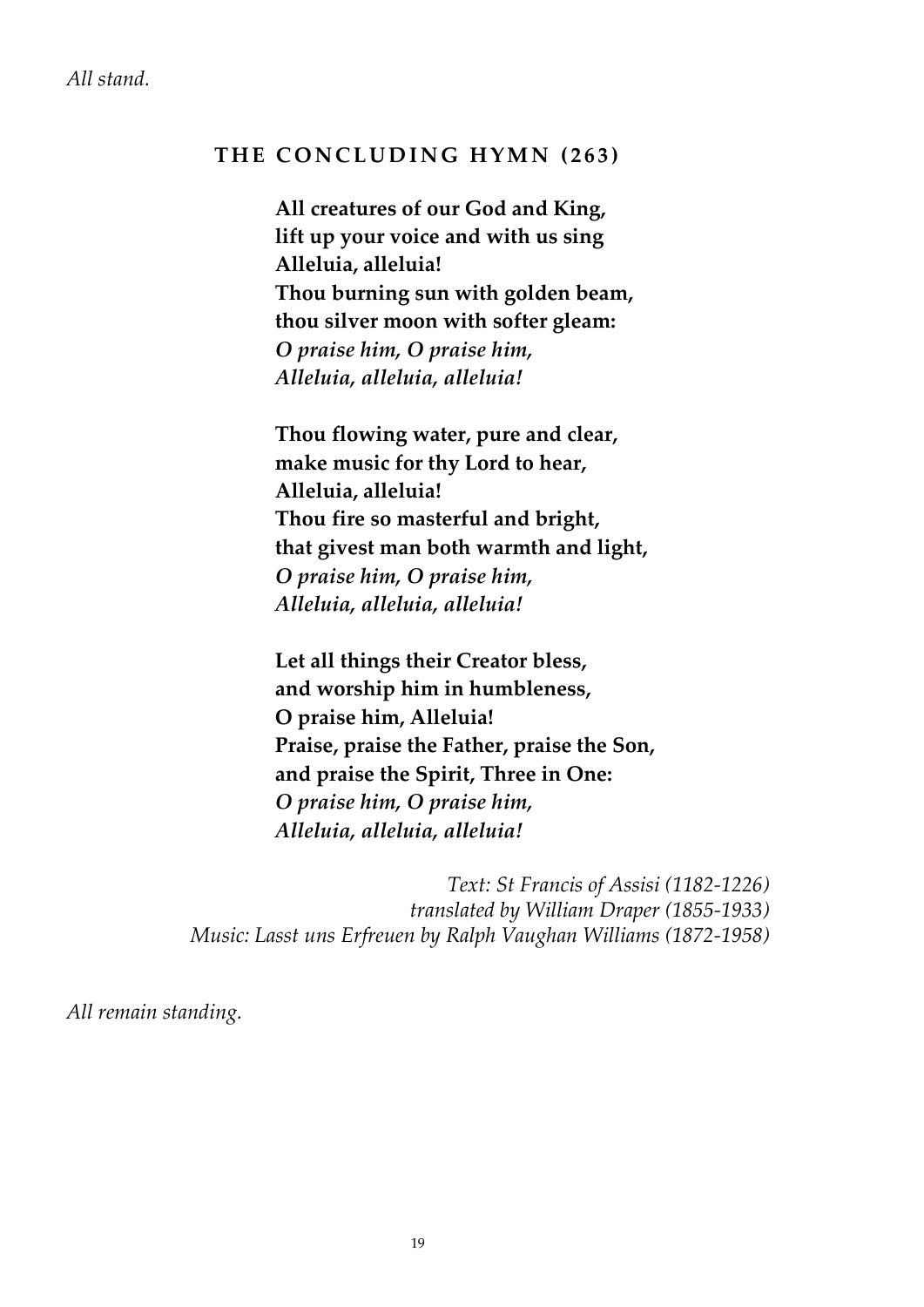## THE BLESSING & THE DISMISSAL

#### *The Celebrant says:*

The Lord be with you **and with thy spirit.**

God the Father, by whose glory Christ was raised from the dead, strengthen you to walk with him in his risen life; and the blessing of God almighty, the Father, the Son, and the Holy Spirit, be among you and remain with you always. **Amen.**

*The Deacon says:*

Go in the peace of Christ, alleluia, alleluia! **Thanks be to God, alleluia, alleluia!**

*All remain standing as the Servers and Sacred Ministers depart.*

#### **O R G A N V O L U N T A R Y** *played by Christian Wilson*

#### **Preludio, from Sonata 7 in F minor, op. 127** *Josef Rheinberger (1839 – 1901)*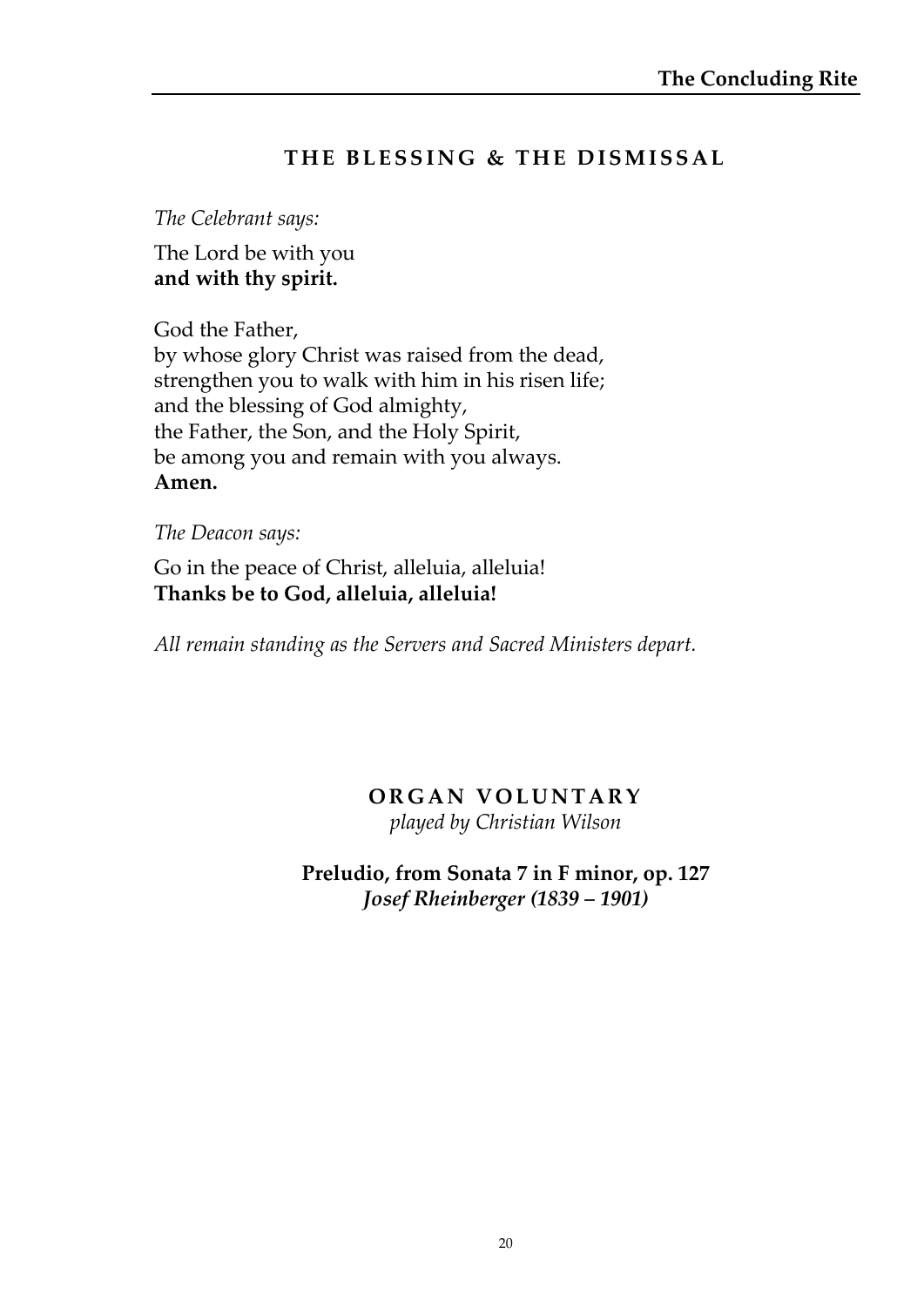#### *Acts 16: 9-15*

This book is the sequel to the gospel according to Luke. Beginning with Jesus' ascension, Luke tells the story of the beginnings of the church. By no means a comprehensive history, it does however describe the spread of the church from Jerusalem to all of Palestine, and as far as Greece. The episodes he reports show how Christianity arose out of Judaism. He shows us something of the struggles the church underwent in accepting Gentiles as members. The Holy Spirit guides and strengthens the church as it spreads through much of the Roman Empire.

Paul has set out on his second great missionary journey. Starting from Caesarea Philippi, he has travelled north to Antioch, then generally northwest through Asia Minor. He, Silas and Timothy have now arrived at "Troas" (v. 8), a seaport on the Aegean Sea. Now he has a dream, which he understands to contain instructions from God. "Macedonia" (vv. 9, 10) was the Roman province in northern Greece, so Paul is bidden to enter Europe for the first time, to begin spreading "the good news" (v. 10) there. "Samothrace" (v. 11) is an island mid-way between "Troas" and "Neapolis", the seaport for "Philippi" (v. 12). Philippi was settled as a "Roman colony" when veterans from a battle in 42 BC were granted land there. Paul visits the Jewish community first; they meet for prayer "outside ... by the river" (v. 13), perhaps because they lack a synagogue building. Gentile women were attracted to Judaism by its ethical standards. One of them is "Lydia" (v. 14): she already worships God; she is receptive to Paul's message. "Thyatira", in the province of Lydia in Asia Minor, is addressed by John in Revelation 2. She is a business woman, selling luxury fabrics ("purple cloth"). She and her household are the first in Europe to convert to Christianity and to be baptised. Paul and his associates are reluctant to accept her hospitality, but she insists and they accept.

#### *Revelation 21:10,22 - 22:5*

This is the last book of the Bible and is in a way a summary of the whole of the Bible. It is an apocalypse, a vision which foretells the future and presents an understanding of the past. It tells of the struggle between good and evil, and the ultimate victory of Christ. Writing in symbolic language, its author urges Christians to keep faith in a period of persecution.

God is revealing the events of the end-time to John. In his dream, an angel has carried him into the desert to see a whore and decaying "Babylon" (18:21), i.e. Rome; now he sees, in another vision, "the wife of the Lamb" (21:9), the spouse of Christ, i.e. the glorified Church, the new "holy city Jerusalem" (21:10). The "glory of God" (21:11, his presence) permeates the Church and transfigures her. The symbols are largely drawn from Ezekiel 40-48. John sees inscribed on the city gates "the names of the twelve tribes" (21:12), and on its foundations those of "the twelve apostles" (21:14): probably both faithful Jews and Christians are celestial citizens. The numbers in the vision are 3 (times 4), 12 and multiples of 12: twelve symbolizes the continuity between God's people in the Old Testament and the Church in the New. The city's cubic shape (21:16) is a symbol of perfection. In the Greek, it is 12,000 stadia long: a thousand is a very large number. The height of the city "wall" (21:17) is minuscule by comparison: it serves only to delimit the city from the land round it. The "foundations of the wall" (21:19) are adorned with precious stones, as is the priest's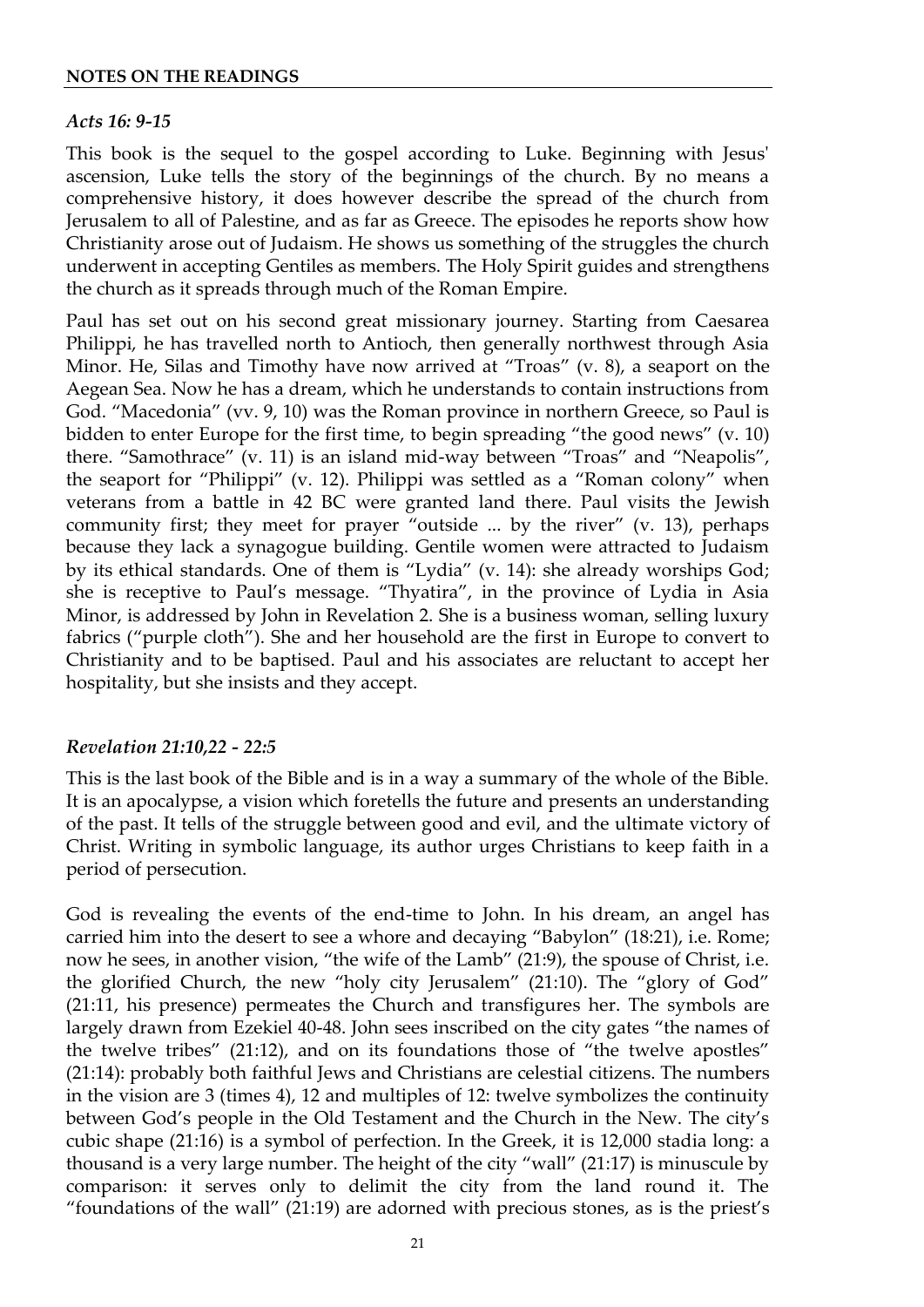breastplate in Exodus. The city is magnificent indeed. The city lacks a physical temple, for the presence of God, Father and Son ("the Lamb", 21:22) pervade the entire godly community, and they illuminate it (21:23). All peoples and all rulers will be guided by this light (21:24). Gates of an ancient city were kept closed against enemies, but those of the city of God will be open to give everyone free access at all times (21:25), for they will live in perfect safety. People will, in entering, reflect God's "glory ... and honour" (21:26). While there will still be a distinction between those who trust in God and those who worship other gods ("abomination", 21:27), the realm of those accepted by God will extend to all who dwell in the city, whose names are in Christ's "book of life". (God's record of the faithful is mentioned numerous times in the Bible.) In Ezekiel 47, a sacred life-giving stream runs from the Temple; here a "river" (22:1) flows from "God ... and ... the Lamb" (Christ). John's vision includes both the original bliss of the Garden of Eden and the hoped-for restoration of Ezekiel. In the Greek, "tree" (22:2) is collective, so many trees will provide nourishment for the godly, for the "healing" of all: this is the goal and result of God's new creation. There will be no sin in the city, so "nothing [will be] accursed" (22:3). In Exodus, to see God's face was to die, but now the godly will see it joyously (22:4). Being marked with God's "name", God will protect them. Those who worship God will reign with him for ever.

#### *John 14: 23-29*

John's is the fourth gospel. Its author makes no attempt to give a chronological account of the life of Jesus (which the other gospels do, to a degree), but rather "...these things are written so that you may come to believe that Jesus is the Messiah, the Son of God, and that through believing you may have life in his name." John includes what he calls signs, stories of miracles, to help in this process.

Jesus is preparing his followers for his departure. After the Last Supper, he has washed the feet of his disciples, a symbol of servanthood. Peter has misunderstood Jesus' action; Jesus has told him that to share in Christ requires that Jesus be his servant as well as his master. Peter will understand "later" (v. 7): when Jesus is on the cross. Jesus has said, "you are clean, though not all of you" (v. 10). Then, generalizing, he says that, per his example, each Christian is to be a servant to every other (v. 14). Jesus has predicted his betrayal (vv. 18, 21); he has shown Peter and the disciple "whom Jesus loved" (v. 23) who this will be. Judas ("he", v. 31) has gone out into the "night" (v. 30) – a symbol of the dark deed he is about to commit.

Jesus continues to prepare his followers for his departure. Judas, son of James (one of the twelve in Luke's list of disciples) has asked him: "'how is it that you will reveal yourself to us, and not to the world?'" (v. 22). Jesus answers, but not directly. In the era to come, when the Father and Son come, separation between God and those who love him will no longer exist (v. 23). Loving Jesus implies obeying him. The message Jesus brings is "from the Father" (v. 24); Jesus is his agent. Jesus' words will be complemented by the actions of the "Holy Spirit" (v. 26), who will be "Advocate", i.e. helper and counsellor to believers. He will cause the disciples to remember ("remind") what Jesus has said, and help them to understand the true significance of Jesus' words and deeds ("everything"). Jesus gives to his followers "peace", (v. 27, shalom) – a very different gift from worldly gifts. In loving God, we come to know him. If they really knew Jesus, they would rejoice at his coming departure (v. 28). The Father has sent him into the world to do his will, so in that sense "the Father is greater than I". Jesus has told them this so that when they see his manner of leaving ("it", v. 29), they "may believe".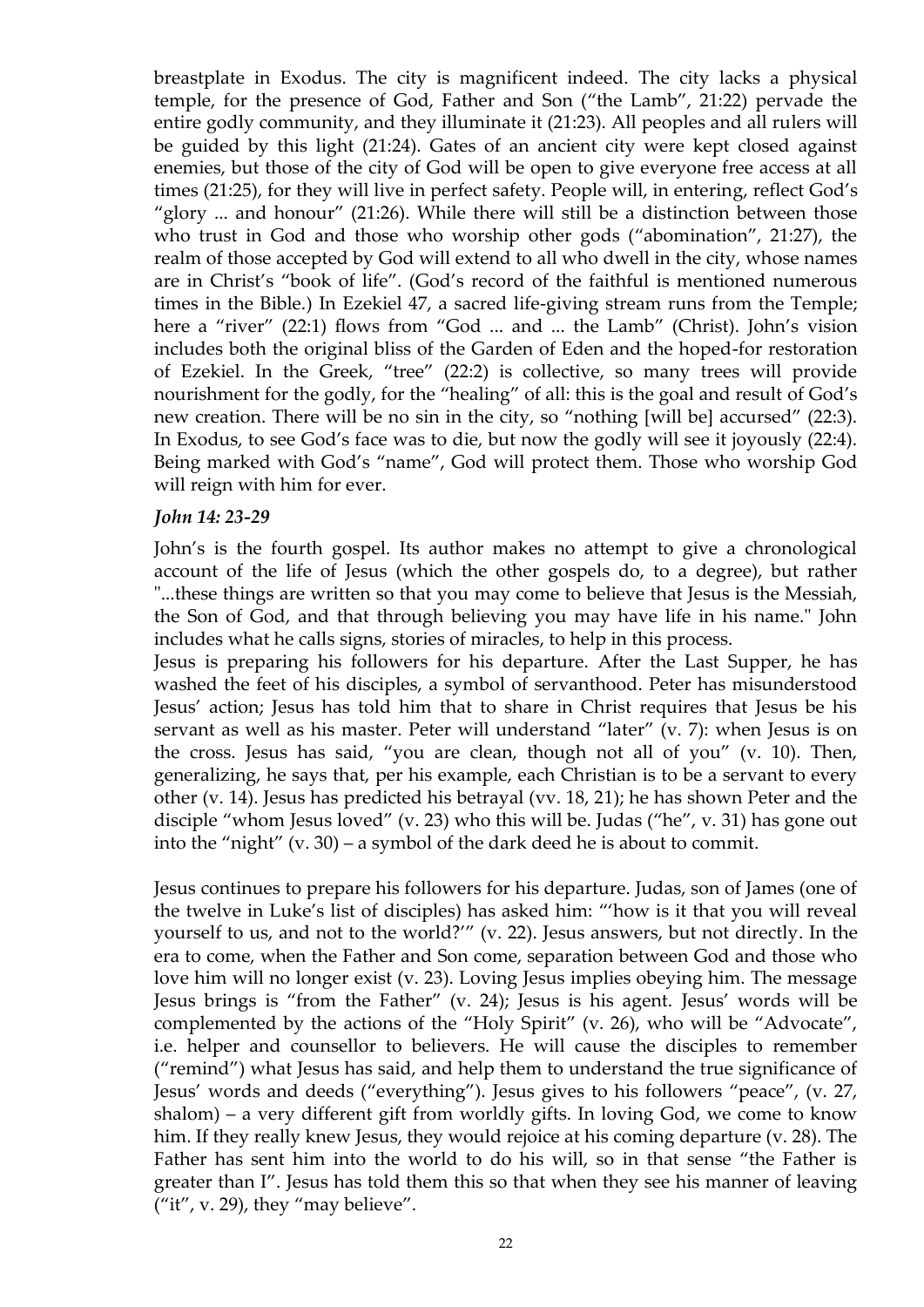#### **THE CHOIR OF ST PAUL'S KNIGHTSBRIDGE**

## **DIRECTOR OF MUSIC** *Stephen Farr* **ASSISTANT DIRECTOR OF MUSIC** *Christian Wilson* **ORGAN SCHOLAR**

*Georgina Sherriff*

*St Paul's Knightsbridge maintains a regular professional choir of eight and the services of both a Director (Stephen Farr) and Assistant Director of Music (Christian Wilson). The organ is by Henry Willis & Sons and dates from 1888. The musical repertoire, Sunday by Sunday, is diverse and often boldly ambitious: at the Solemn Mass at 11 am there is always a choral mass setting and two seasonal anthems, one at the Offertory and the other during Communion. Full details of the music for each week – along with a programme note – is published in the service paper. The musicians also sing and play for weddings, baptisms, funerals and memorial services at the church.*

*St Paul's Knightsbridge is grateful to The Berkeley Hotel for its generous and neighbourly support of the music.*

## THE BERKELEY

**KNIGHTSBRIDGE LONDON** 

#### **NOTES ON THE MUSIC**

#### *Missa Brevis – Giovanni Pierluigi da Palestrina (1526 – 1594)*

In his long and prolific life serving the Catholic Church, Palestrina wrote well over one hundred settings of the mass Ordinary. Sixteenth and seventeenth century musicians remembered Palestrina especially for his fifty-plus contributions to the 'parody' mass genre. Few of Palestrina's chant-based masses survive – only six 'free' masses (masses composed without a pre-existent model), yet it is in these masses in which Palestrina's own musical fantasy may shine brightest. The four-voiced Missa Brevis provides an excellent example. In this mass, Palestrina executes an elegant, coherent musical plan, despite the absence of pre-existent structure. The five movements are linked by a common mode, and by repeated motifs and gestures. The Gloria employs a carefully balanced chordal and imitative texture, with the lengthy text passing quickly; with much syllabic writing, and the only repetition coming at the end. The Sanctus quotes the same chant melody as a previously written Mass (the Missa Pape Marcelli), and Palestrina finishes the mass with two Agnus Dei settings; the second expands the vocal texture by adding a second superious voice to form a canon, and the very last concluding sequence arrives using this canonic addition.